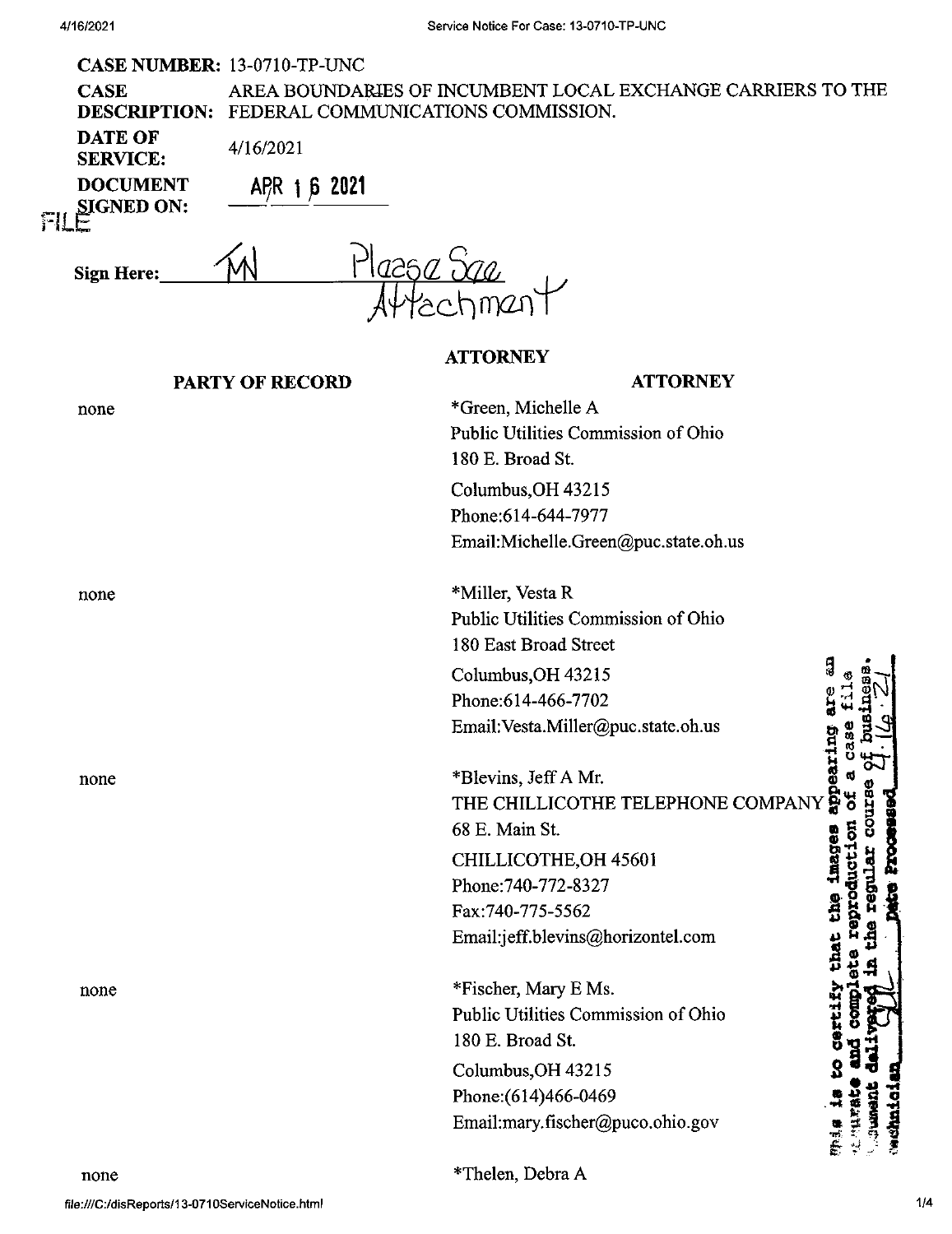none

4/16/2021 Service Notice For Case: 13-0710-TP-UNC

Consortia Consulting 2100 Highland Way Suite V Mitchell,SD 57301 Phone:605-990-7305 Fax:866-372-5733 Email:dthelen@consortiaconsulting.com

none \*Starr, Kimberly Mrs. The Nova Telephone Company P O Box 733 Judson,TX 75660 Phone:903-663-0099 Fax:903-303-5238 Email:kim@vncenterprises.com

none \*Rupich, Patricia L Ms. Cincinnati Bell 221 E. Fourth St. 103-1080 Cincinnati,OH 45202 Phone:513-397-6671 Fax:513-421-1367 Email:pat.rupich@cinbell.com

none \*Jones, Jeffrey R Mr. Public Utilities Commission of Ohio 180 East Broad Street Columbus,OH 43215 Phone:(614) 466-0463 Fax:(614) 728-8373 Email:Jeff.Jones@puc.state.oh.us

none \*Mann, Kevin R Mr. Cincinnati Bell Telephone 221 E. Fourth St PO Box 2301 Cincinnati,OH 45201-2301 Phone:513-565-2421 Email:kevin.mann@cinbell.com

> \*Ellerbrock, Martin L Mr. Benton Ridge Telephone Company 1805 N Dixie Hwy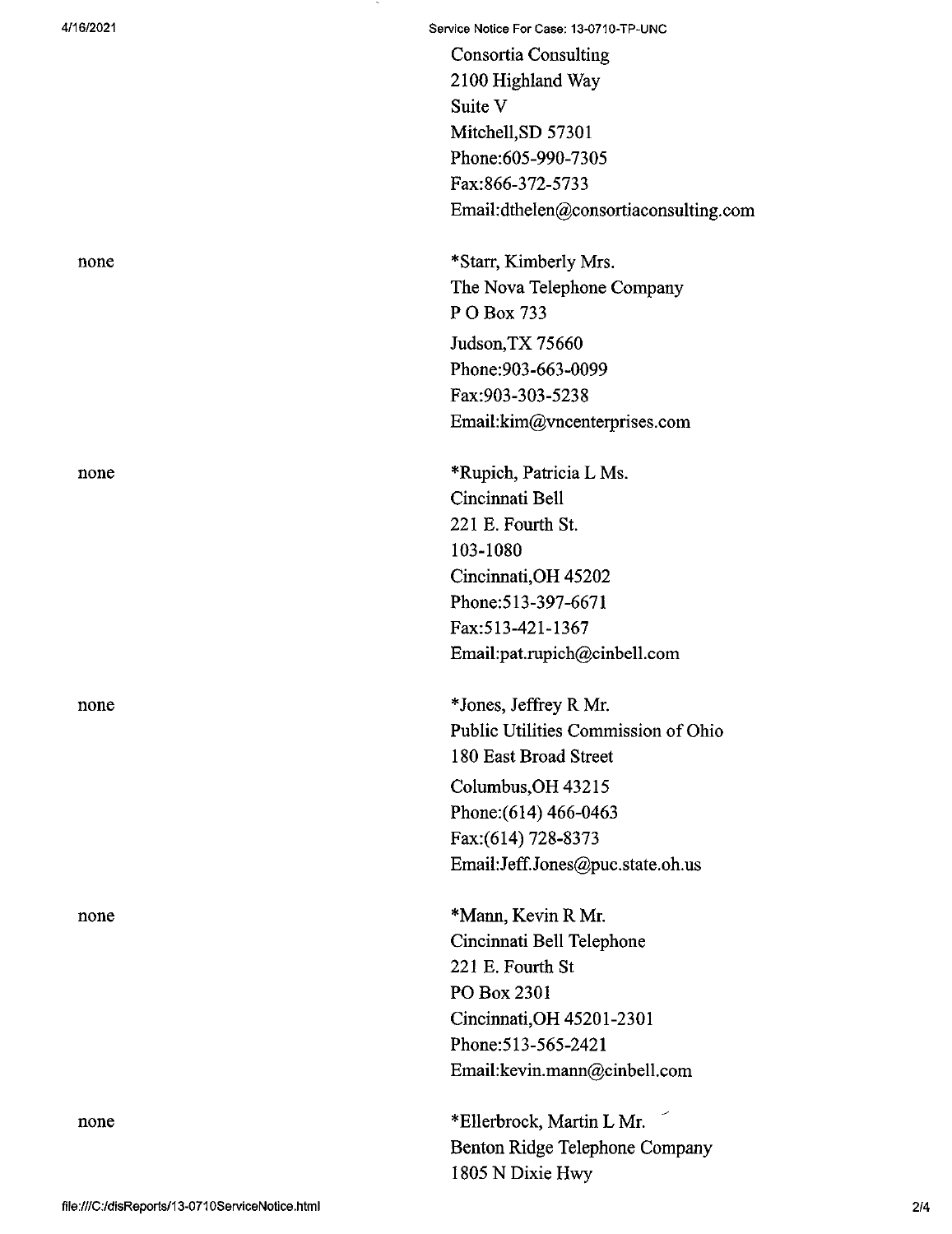| 4/16/2021 | Service Notice For Case: 13-0710-TP-UNC |
|-----------|-----------------------------------------|
|           | Lima, OH 45801-3255                     |
|           | Phone: 419-859-2144                     |
|           | Fax:419-859-2150                        |
|           | Email:martin@watchtv.net                |
| none      | *Wilhelm, Robert W Mr.                  |
|           | Cincinnati Bell                         |
|           | 221 East Fourth Street, Room 103-1280   |
|           | Cincinnati, OH 45202                    |
|           | Phone: 513-397-6858                     |
|           | Fax: 513-421-1367                       |
|           | Email:bob.wilhelm@cinbell.com           |
| none      | *Bodamer, Eileen M Ms.                  |
|           | <b>BCLLC</b>                            |
|           | 415 Hepplwhite Dr                       |
|           | Johns Creek, GA 30022                   |
|           | Phone: 770-649-1886                     |
|           | Fax: 770-645-6545                       |
|           | Email:eileen@bodamer.com                |
| none      | *Blevins, Jeff A Mr.                    |
|           | THE CHILLICOTHE TELEPHONE COMPANY       |
|           | 68 E. Main St.                          |
|           | CHILLICOTHE, OH 45601                   |
|           | Phone: 740-772-8327                     |
|           | Fax:740-775-5562                        |
|           | Email:jeff.blevins@horizontel.com       |
| none      | *Thelen, Debra A                        |
|           | <b>Consortia Consulting</b>             |
|           | 2100 Highland Way                       |
|           | Suite V                                 |
|           | Mitchell, SD 57301                      |
|           | Phone:605-990-7305                      |
|           | Fax:866-372-5733                        |
|           | Email:dthelen@consortiaconsulting.com   |
| none      | *Cole, Cassandra F Ms.                  |
|           | <b>INDIGITAL</b>                        |
|           | 420 CHERRY LEAF RD                      |
|           | DELAWARE, OH 43015                      |
|           | Phone: 740-262-0306                     |
|           | Email:ccole@indigital.net               |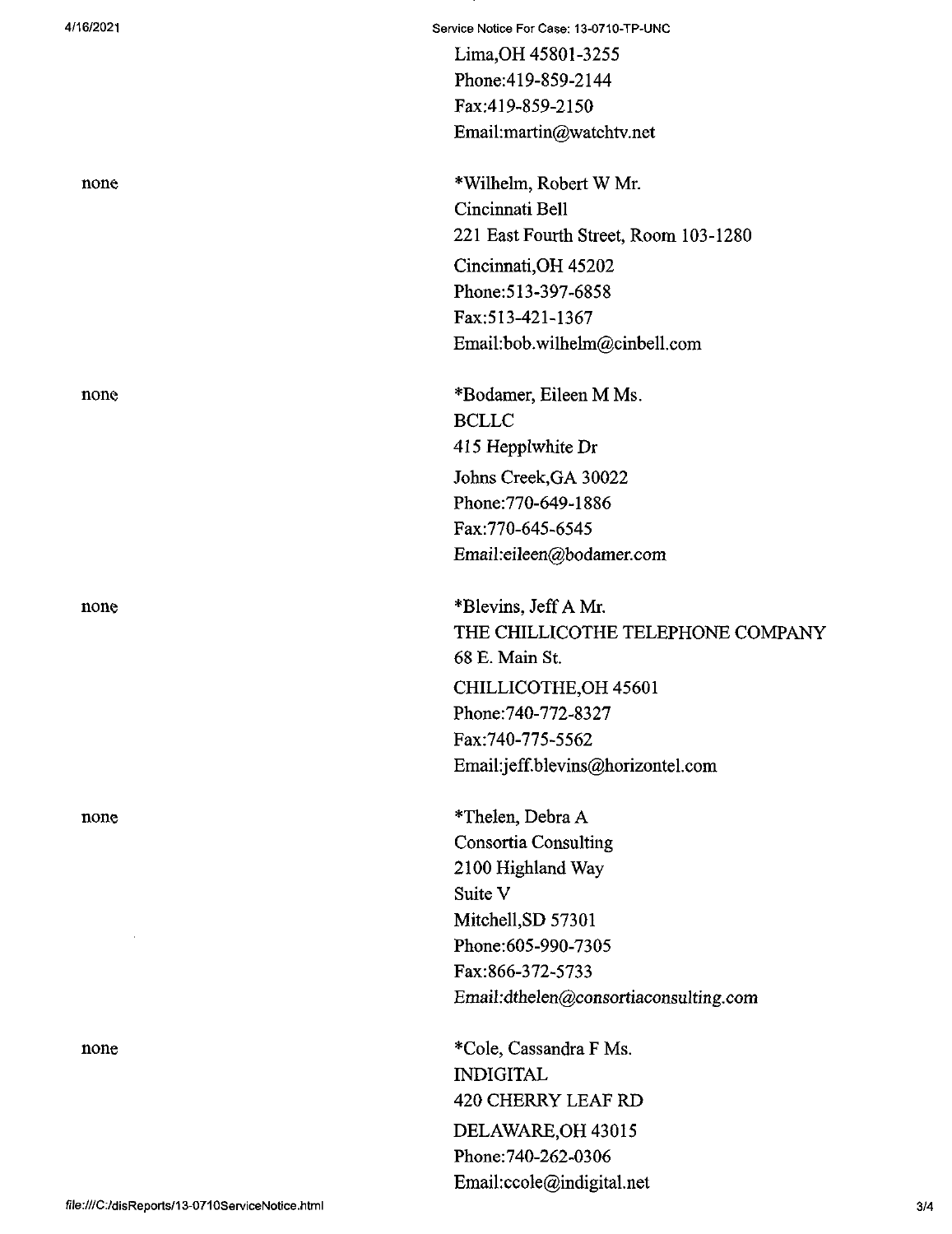none \*Starr, Kimberly Mrs. The Nova Telephone Company P O Box 733 Judson,TX 75660 Phone:903-663-0099 Fax:903-303-5238 Email:kim@vncenterprises.com

none \*Rupich, Patricia L Ms. Cincinnati Bell 221 E. Fourth St. 103-1080 Cincinnati,OH 45202 Phone:513-397-6671 Fax:513-421-1367 Email:pat.rupich@cinbell.com

none \*FERRIS, DAVID A Mr. THE FERRIS LAW GROUP LLC P.O. BOX 940 WORTHINGTON,OH 43085 Phone:(614) 844-4777 Fax:(614) 807-2317 Email:dferris@ferrislawgroup.com

## **PARTY OF RECORD**

# **PARTY OF RECORD**

#### **ATTORNEY**

**NONE** 

OHIO TELECOM ASSOCIATION JUDITH E. MATZ 17 S. HIGH STREET SUITE 600 COLUMBUS,OH 43215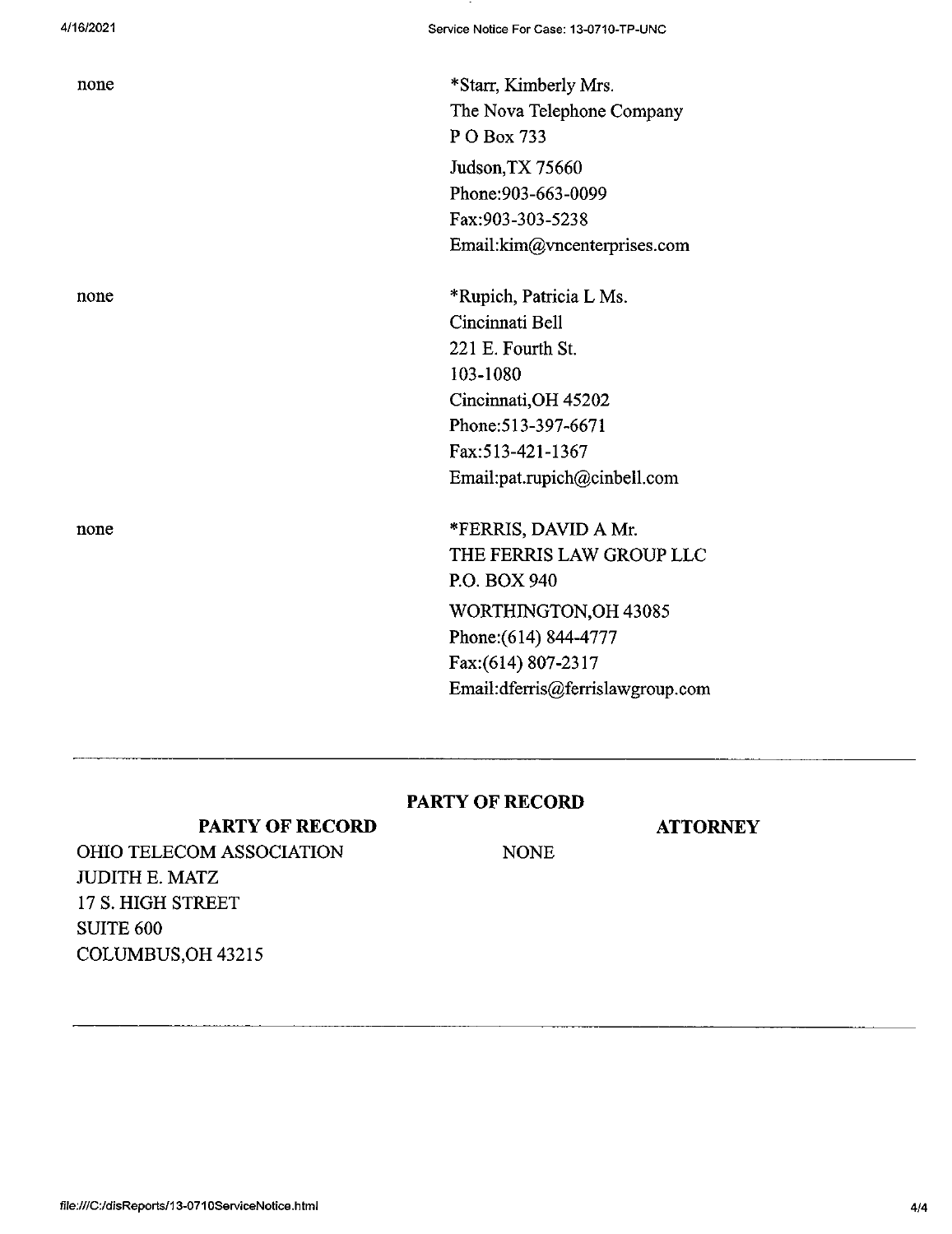## **Ryan, Debbie**

| From:    | Public Utilities Commission of Ohio <puco@info.puco.ohio.gov></puco@info.puco.ohio.gov>                                                                             |
|----------|---------------------------------------------------------------------------------------------------------------------------------------------------------------------|
| Sent:    | Friday, April 16, 2021 12:35 PM                                                                                                                                     |
| To:      | Ryan, Debbie; Nixon, Anna; Hawkins, Angela; Calloway, Philip; Mcpherson, Saundra;<br>Neloms, Tim; Troupe, Tanowa; Benjamin, Brian; Miller, Danelle; Schilling, Matt |
| Subject: | Courtesy Copy: NOTICE OF FILING in Case No. 13-0710-TP-UNC                                                                                                          |

This is a courtesy copy of an email bulletin sent by Debbie Ryan.

This bulletin was sent to the following groups of people:

Subscribers of Telephone Industry Service List (1366 recipients)

Having trouble viewing this email? View it as a Web page. **[O SHRRE**

# **Ohio Public Utilities CoiTunission**

## NOTICE OF FILING Docketing Division (614) 466-4095

The filing of the following document is being served upon all regulated entities and interested parties via the telephone industry service list.

Case<br>number 13-0710-TP-UNC

IN THE MATTER OF THE COLLECTION AND SUBMISSION OF Case title STUDY AREA BOUNDARIES OF INCUMBENT LOCAL EXCHANGE CARRIERS TO THE FEDERAL COMMUNICATIONS COMMISSION

<sub>t</sub> Attorney Examiner Entry instructing incumbent local exchange carriers to  $\overline{\text{o}}$ cumen $\overline{\text{r}}$  file study area boundary data for FCC compliance

URL http://dis.puc.state.oh.us/TiffToPDf/A1001001A21D16B20313C02535.pdf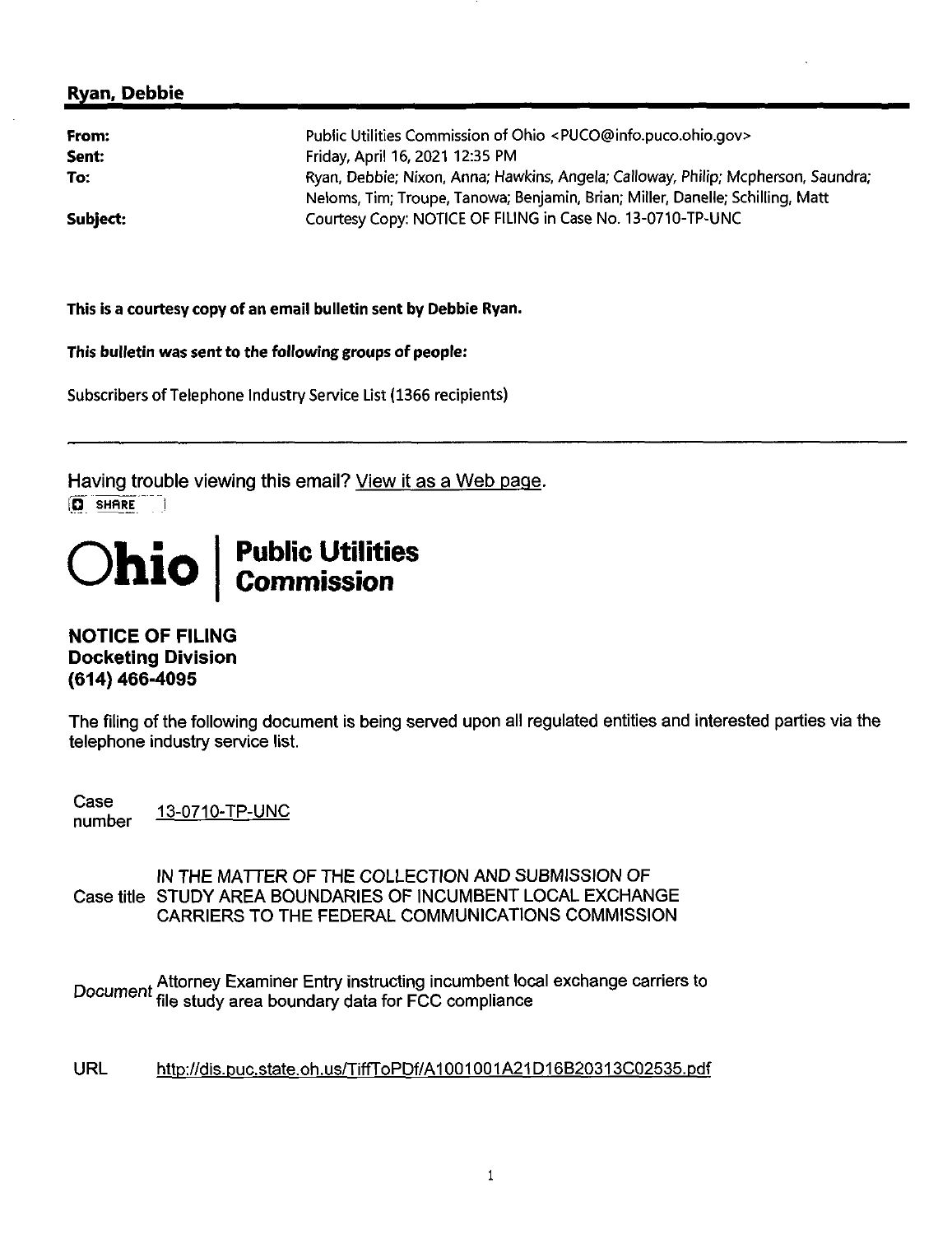

**Commission** Contact Us



SUBSCRIBER SERVICES: Manage Preferences | Unsubscribe | Help

CAUTION: This is an external email and may not be safe. If the email looks suspicious, please do not click links or open attachments and forward the email to csc@ohio.gov or click the Phish Alert Button if available.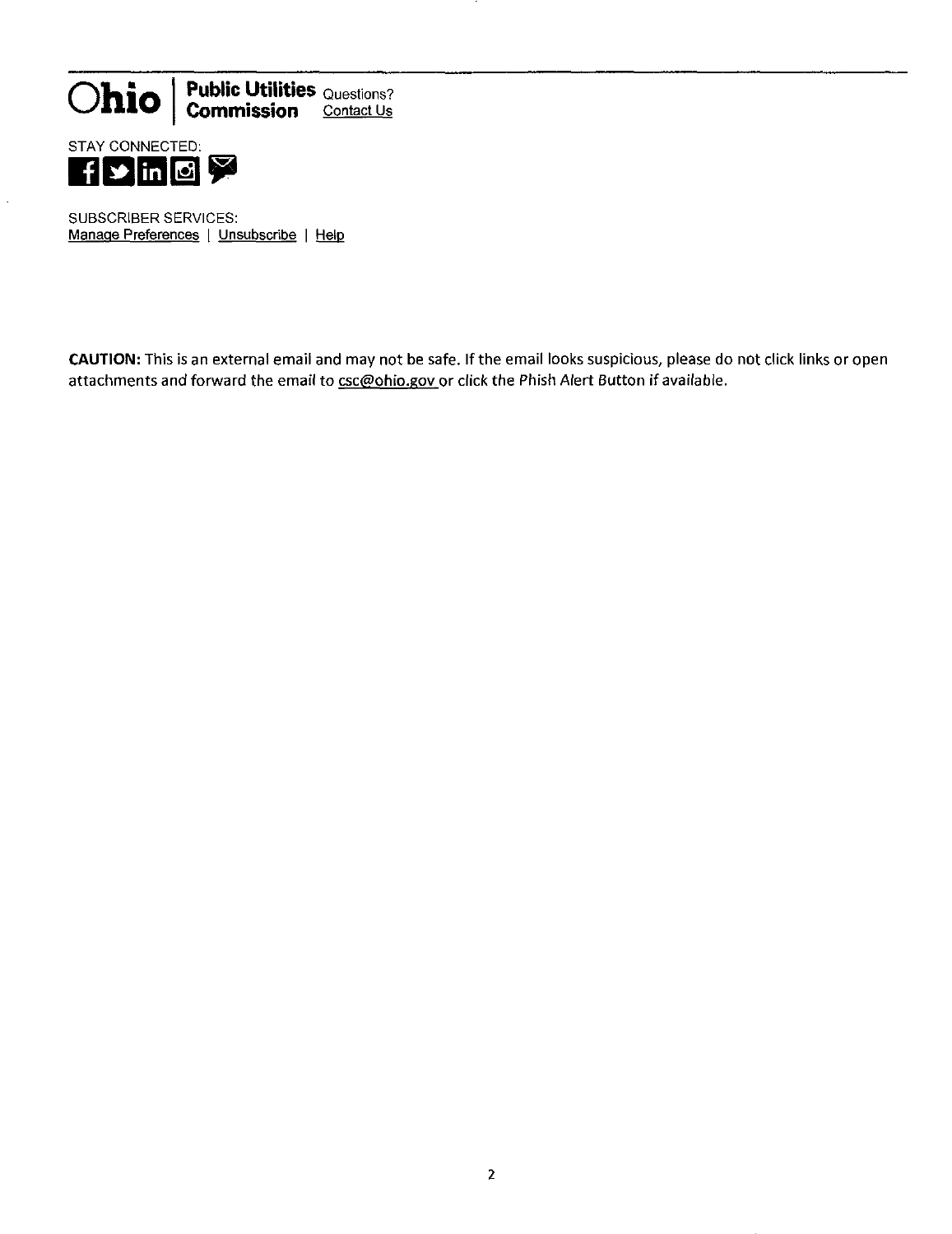**Telephone Industry Listserve for Entry dated 4/16/2021 In Case No. 13-0710-TP-UNC** bonds.anita@yahoo.com /ay7236@gmail.com josh.elsea@huntington.com regulatory.affairs@impacttelecom.com cpciware3@gmail.com jeff.mcnaughton@PUCO.ohio.gov terry.beii@puc.state.oh.us doytel@bright.net glantel@bright.net tomtc@bright.net jkolezynski@eastontelecom.com pontious@bright.net deborah.montanaro@cox.com dprather@indigital.net maryjahe.rasher@intrado.com sbohler@czn.com vincedec@yahoo.com selisar@mwncmh.com ted.heckmann@cinbell.com davidjhintz@yahoo.com ]eff.jones@puc,state.oh.us jill.kocher@puc.state.oh.us karen.mckee@horizontel.com cmiller@szd.com ]ason.well@puc.state.oh.us kparadissis@gmail.com chiodorita@hotmaii.com gsteele@davis-int.com kathy.campbell@cinbeil.com tfireccg@myactv.net wtelco@bright.net scott.kltchen@consolidated.com tlynch@telecomlawyers.com lpettit@co.geauga.oh.us cwoodham@telegration.net kimberiy.yelton@centurytink.com tina.wetkins@puc.state.oh.us dlcelona@gmail.com sarah.briggs@att.com robert.howley@cox.com miltonshieldsjr@live.com rusty\_orben@csx.com jewatso@gmail.com jadams@fibertech.com samos@rbm.com nicoias@ecvoice.com jsa@ambt.net corporate@teledias.com don.barnhart@horizontel.com ken@tmccallcenter.com carl.billek@corp.idt.net cari.biliek@idt.net mendel@dynaiinktel.com ]eff.blevins@horizontel.com abloom@ldxx.com mikeb@wabash.com bboshoven@ussignalcom.com brecherm@gtlaw.com charlie@cicom.net aiiceb@mygtc.com abriggs@globalconnectioninc.com tbrockman@doylestowntelephone.com abrown@esevans.com ebrownl@neo.rr.com jbrown@vcomsolutions.com ken.bijchan@centurylink.com mary.buley@onvoy.com jerel.cable@tdsteIecom.com mcasanas@relianceglobalcom.com delila.causevic@abanet.us lchai@cnsny.net mikec@cros.net contact@bascomtelephone.com scockerham@fastekteam.com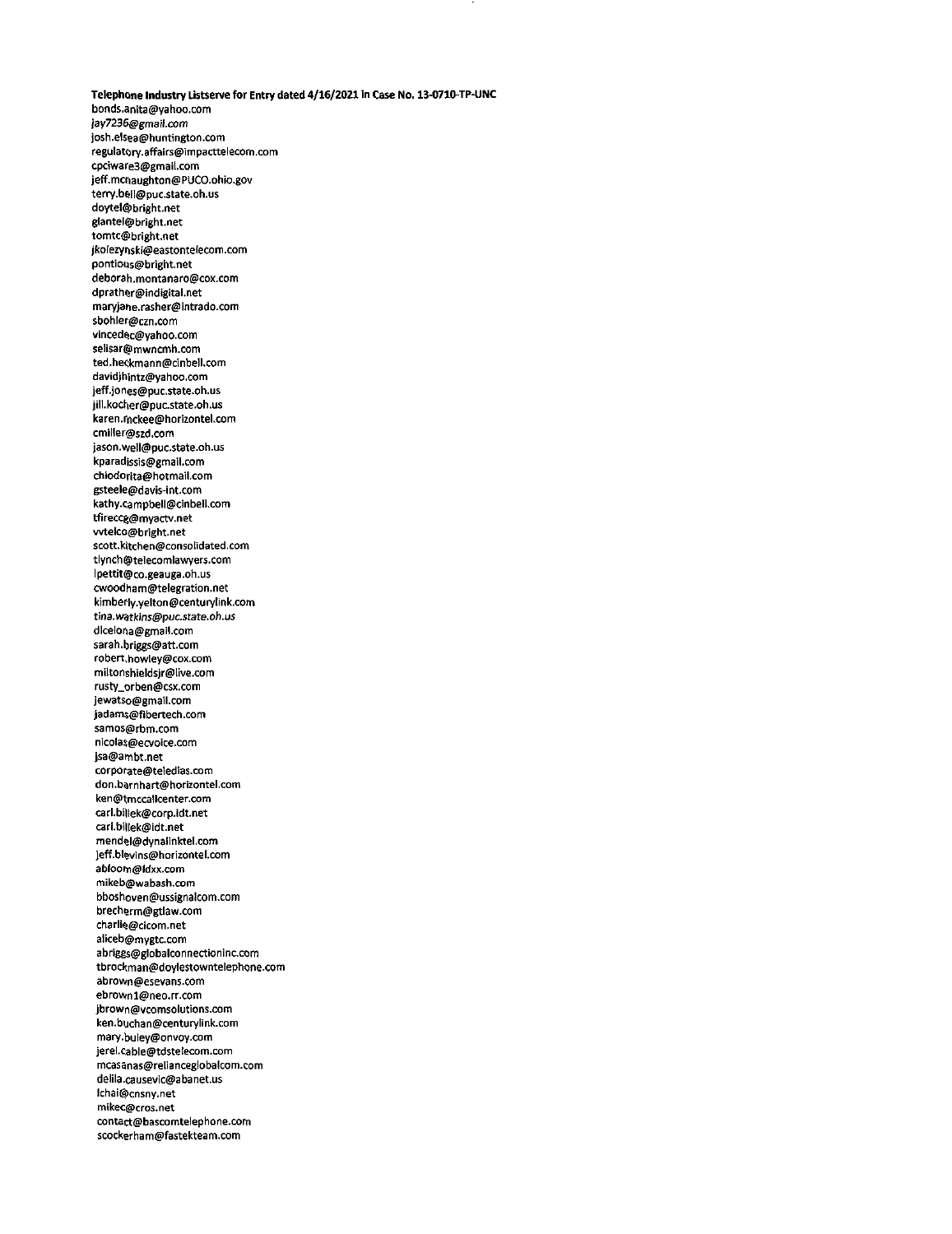adam@voxitytetecom.com rcombs@midohio.twcbc.com regulatoryaffairs@anpisolutions.com wendy.cottriil@horizontel.com contact@nationwideregulatorycompliance.com kdawson@icsolutions.com rdichy@mettel.net stc@bright.net mbernal@quasarinc.net sfenkerl@earthlink.net dfrey@bright.net michaei.geoffroy@telrite.com suegerd@kaiidatel.com mbgiisson@betterworldtelecom.com iodie@csilongwood.com amy.gumm@horizontel.com thomas.haluskey@ecntel.com hamulas@Iumosnet.com ted.hankins@centurylink.com chl385@att.com osbill@centrisinfo.com khavins@diversifiedconsuiting.net ieah@ptscinti.com don@tlcompany.com jh7646@att.com matthew.vanhoesen@upnllc.com dhoffer@massilloncabletv.com kristin@csilongwood.com mhornor@yipes.com jjacobs@ctel.us bbjacobson@bisonjacobson.com giohns@massilloncabletv.com cj@gopronet.com pkirby@scitel.net rex,knowles@xo.com mark@csilongwood.com tammy@fitelephone.com tim.p.loken@windstream.com yIurate@bellsouth.net butchmagers@kgmyers.com regulatory@intrado.com reguiatory@intelepeer.com admin5@mcginness.biz shawn.mcgorry@expedient.com mercerdm@gtiaw.com mike@fjtelephone.com jmeyn@extenetsystems.com joelm@accessoneinc.com myersn@impactnetwork.com newmand@impactnetwork.com tam.nguyen@tdstelecom.com preferred@aol.com donna.palumbo@ipc.com brian.pancoast@citynet.net jparker@wafs.com lonnie@telserco.com sperrott@800response.com sperrotte@800response.com chrisp@kalidatel.com kphotiades@pioneertelephone.com doug@ohiolink.net draue@telegration.net kmr@bascomtelephone.com cbad.reguiatorycompliance@cinbeli.com iriley@telecompliance.net grodham@diversifiedconsulting.net artelco@bright.net russop@magicjack.com mtr@commpliancegroup.com richards@tremcom.com americanetllc@gmail.com leigh@donetcommunications.com pamschambach@lauttamus.com eschmidt@ibasis.net ottelco@nwbright.net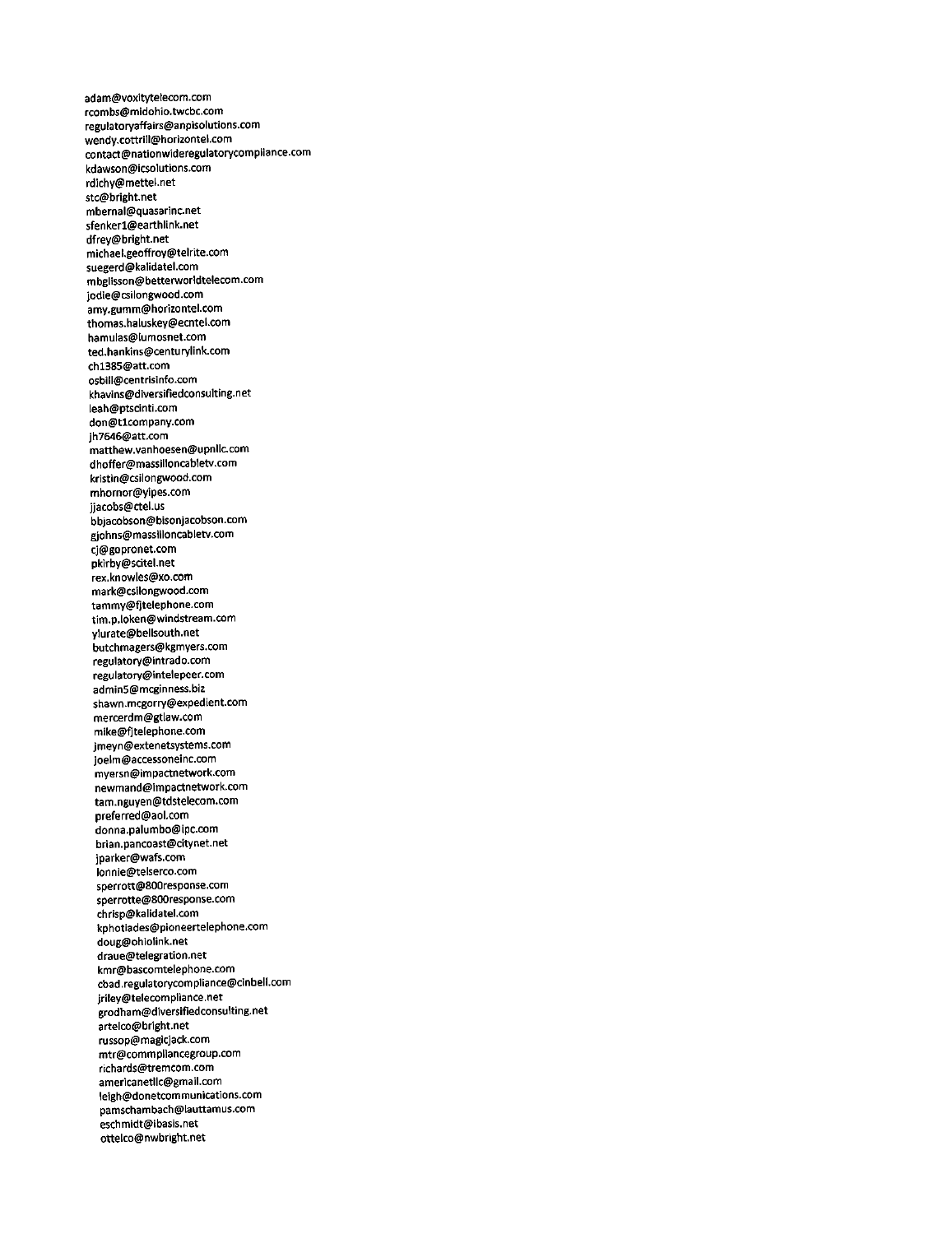mschulte@bright.net kimrobertscovill@yahoo.com regulatory@telnetww.com michael.shultz@consolidated.com mike.shultz@consoiidated.com rodney@prooncali.com jim@pickmta.com regulatory@entelegent.com mark@access-intl.com alan.stuckey@spreadnetworks.com suliivan@ccmi.com tina@x2comm.com joe.topel@orange-ftgroup.com billtymo@aol.com<br>zahra@netincusa.com zahra@netincusa.com compliance@epowerc.com geoff.voss@appsmart.com mweil@comblnedpub1ic.com jwest@1inesystems.com michelle@csi1ongwood.com timw@digita1connections.net anita.yokiei@hickorytech.com avi@netincusa.com silvzepeda@yahoo.com garyzing@hotmail.com crengstorf@igsenergy.com bojko@carpenterlipps.com barthroyer@aol.com boduahe@yahoo.com MStonecaps@yahoo.com drtwin@msn.com krogers@emsenergy.com robert.stallman@dplinc.com greenikat62@yahoo.com votewiliiams@gmail.com jboss@certifiedutility.net renee.britt@bingham.com kj771@yahoo.com grahamffa53@hotmail.com neo689@yahoo.com cpfbuttercup@yahoo.com martin@watchtv.net 1ori\_parsley@hotmail.com Jimziegan33@gmail.com jgiannantonio@firstcomm.com Reverandl964@gmail.com amy.tenney@revol.com benthere59@buckeyexpress.com damguy@live.com tkodiak69@aol.com kellylipinskil62@msn.com mbowman@jefferstoledo.com meeder87@gmai1.com cugazaponte@tracfone.com bal1ou@bal1ouconsu1tants.com jmorejon@tracfone.com fmathews@cwa-union.org Edwards.jasonl9@yahoo.com Lotu5eyeZel@gmail.com charmedl019@hotmail.com wdhaas@ysu.edu kehobbs22@att.net 68kt78i@gmail.com afroehlich@tnc.org dstinson@bricker.com sahilljd@gmail.com clmyers5950@yahoo.com bjs9lO@peoplepc.com pucotestfiler@gmail.com lkisling@bgcpartners.com john.bakhit@ge.com Nico1e.Winters@windstream.com larrypilz@sbcglobal.net admin8@mcginness.biz barbaraberg@frontier.com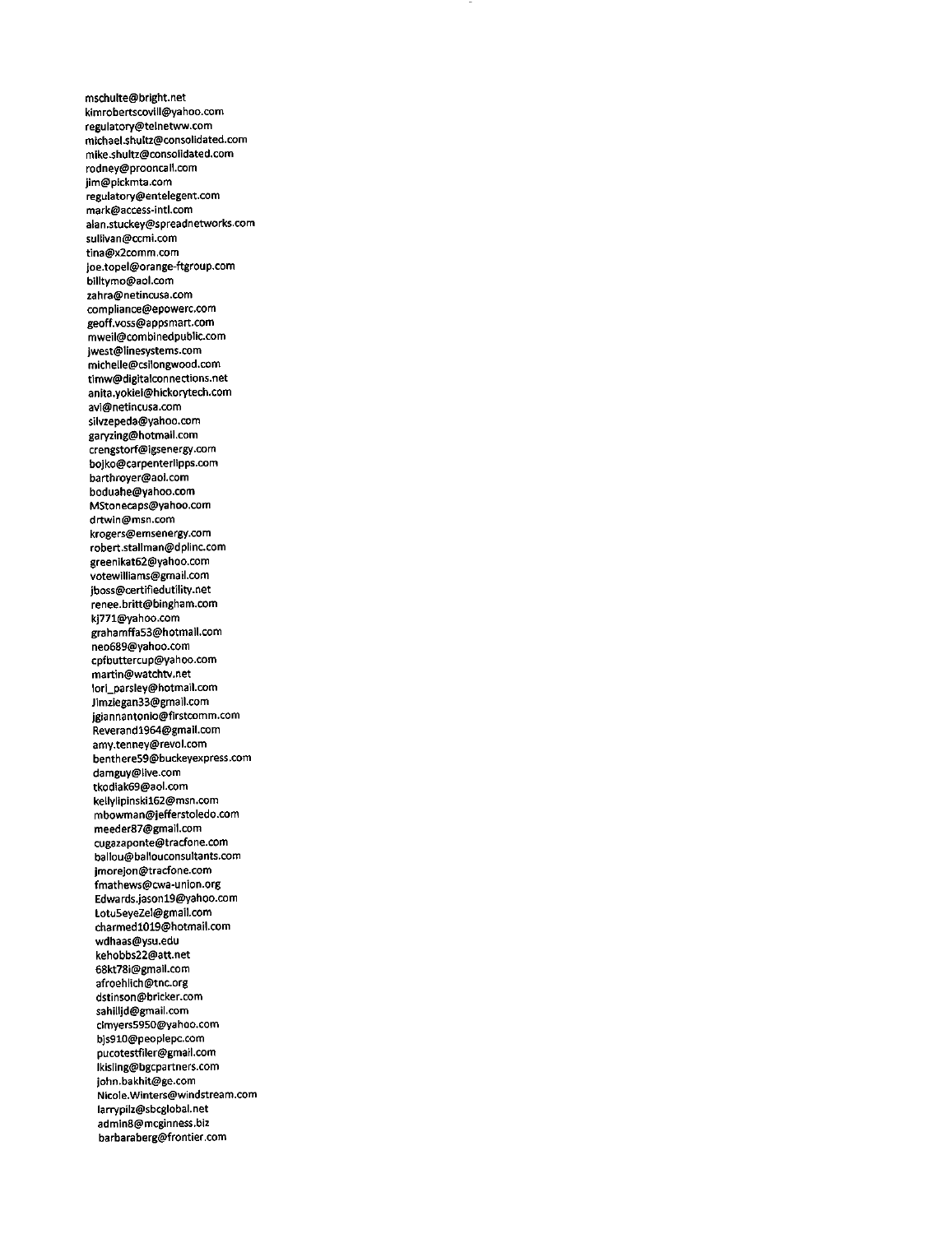michaelsenay@hotmail.com promiselove2ll3@gmail.com thauff@groundhogs2000.com dulledaniel@ymall.com goklaus@sbcglobal.net tim.mcentee@rovisys.com laseke@msn.com jmccourt@beneschlaw.com mrsac86@gmail.com wendellmachine@gmail.com Dawncromlish@rocketmail.com mschmltt@ene.com johnh@starexc.com werner.bill@yahoo.com gambletruckingllc@gmail.com taylor.ronald@gmx.com kryl@roadrunner.com wverna23@yahoo.com gene\_cline@sbcglobal.net sanduskycountylive@yahoo.com Andrew.sampson@cincinnati-oh.gov mdml218@hotmail.com joseph.dragovich@puc.state,oh.us Tanowa.troupe@puc.state.oh.us billbrauns@bktruckinginc.com bennoc@windstream.net tdattilo@chemicalsolvents.com morganjoshllll@msn.com sheller838@sbcglobal.net owenb@completewastemgmt.com millerautoinc@yahoo.com josh.motzer@centurylink.com bostonwede@gmail.com dmason@ralaw.com kmccalla@ohiocat.com joyceg@kalidatel.com scarpenter@triplesenergy.com garyleidy@oai.org maude.hill@homeportohio.org bobwilson9876@outlook.com landygoncalves@hotmail.com ladybutterflies@yahoo.com larry.bowman@charter.com cfl.regulatory@chartercom.com jim.kisselburg@gmail.com clrgbell99@gmail.com lamelscott@yahoo.com MATTHEW.MYERS@UPNFIBER.COM housingdirector@gmncac.org uniquestouch@yahoo.com erica.reaves@att.net ms.ge.lingenfelter@live.com rickmeier@rocketmail.com gsykes@woh.rr.com jan.bans@att.com charlesdriggers.oh@outlook.com mcramer@xoomenergy.com tara.z.lamont@gmail.com timothy.bigler@directenergy.com sadia.abduilahi@gmail.com gmcannon@fccs.us srussell3737@comcast.net rzerk@usa.com dshah2001@hotmall.com mbsnlder@columbus.rr.com dina@alphagne.com penny.nugent@centurylink.com carmalacy@yahoo.com kevin.mann@cinbell.com reddy\_2k@yahoo.com krai@ageraenergy.com kendowell@gmaii.com beantrader2@yahoo.com condortransport@outlook.com jason.kiocko@13abc.com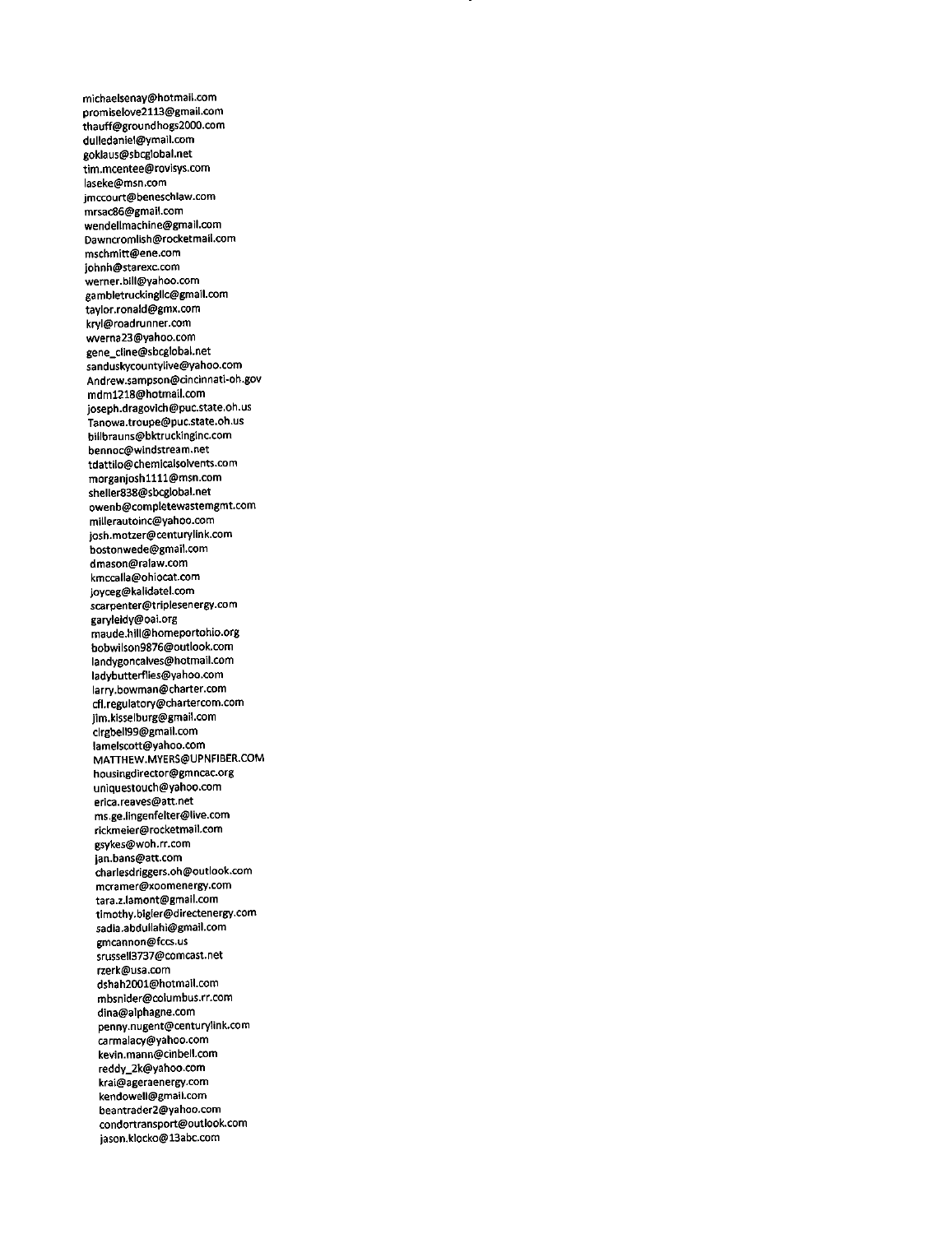r.deol@sbcglobal.net abby@yarianbrothers.com officemanager@coshoctontrucking.com dennis.iambert@milvetsrc.org gerrvcannon@me.com \$kluding@brakeyenergy.com crrrman@aol.com olivia.jenner@outlook.com lesser.stevend@gmail.com azinohio@msn.com spatsolic@asrwy.com ajtoohey@aep.com crysgordon@yahoo.com chickman@windham-schools.org shepherd7120@outiook.com twhitestone@northridgeschools.org rasheen75@outiook.com tosha3999@yahoo.com ddkrussell@aol.com smith\_shuronda@yahoo.com rshackelford@portageco.com djh\_613@yahoo.com msambandham@hotmaii.com blindmom34@yahoo.com kwilburn8257@columbus.kl2.oh.us ambrosemoses@gmail.com schubeca@outlook.com Iindawhite0169@att.net jodiptt@yahoo.com jamz739@hotmail.com roni.phipps@engineer.adamscountyoh.gov pbjcpierce@sbcglobal.net falconbery.tiffany@yahoo.com shannonlouises1b@gmail.com jcessna@big-oats.com 1oveyourpitbulls@yahoo.com dconway@porterwright.com msdysonl.2015@gmail.com mlivingston@gongwer-oh.com bettywestmoreland984@yahoo.com teddil07@yahoo.com cheryl.moore@construction.com dasimms48@yahoo.com lindsey.weeks@powereng.com mark.medwfd@yahoo.com peckkgp@gmail.com shovelblock@earthlink.net amy.morrisey@puc.state.oh.us rsinc1eve5@yahoo.com mleavitt@roadrunner.com Beverly.Hoskinson@puc.state.oh.us sbrobst@madisontownship.org twinwallvillage2@outlook.com dlhoeffel@vorysadvisors.com larry@lddlaw.com megan.lashutka@twcable.com bigredl954@sbcglobal.net jessica.knupp@riversidedd.org pdl@ameritech.net hinemanr@yahoo.com ctricel033@att.net schottierj@bv.com djones8488@ymail.com<br>ingol4098@gmail.com ingol4098@gmai).com timothy.koogan@live.com wendi.snyder@dot.ohio.gov thomas.oshea9956@yahoo.com ken3681@Jive.com spirit36055@yahoo.com lists@lucente.net drccontractingrp@yahoo.com mikecrow54@yahoo.com wiilrespect@hotmai1.com randa1l.tate@twcable.com Pamela.sherwood@century1ink.com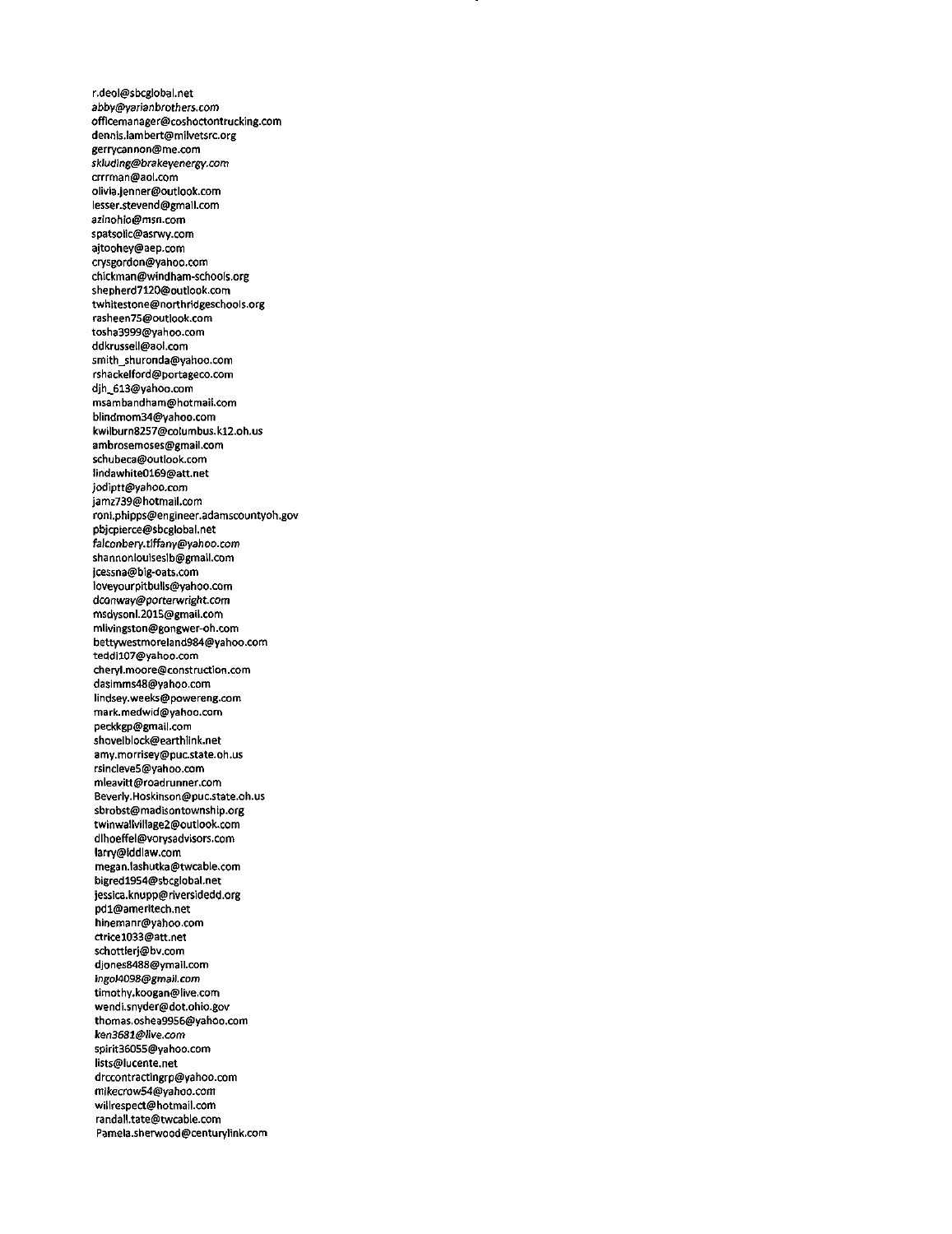dedewhite26@yahoo.com kenszaku@gmx.com patkisson@tminc.com timothys46l@gmail.com shoman@miamisburg.kl2.oh.u5 jared.telecky17@sjjtitans.org dsw@mail.dyu.edu.tw president@mail.dyu.edu.tw jasper@mail.dyu.edu.tw alienvinny@gmail.com cwoodard@laca.org irisdc55@gmail.com victoryphd@yahoo.com pl356l6@gmail.com asjrpl4@gmail.com bu5Y2busY@hotmail.com claytonhoskinson2000@gmail.com kdmccualsky87@gmail.com clwl55@yahoo.com BOB.RITTER@CROWNCASTLE.COM betty.sanders@charter.com sharon.wallheimer@charter.com wdrabinski@vantageenergyconsulting.com abendran@mail.uc.edu emebutl@aol.com tbclstopbiz@yahoo.com shaky@zoominternet.net skremerl@neo.rr.com ga2802@mall.dyu.edu.tw jsadams@lightower.com mfreltag@i2gemini.com steve.samples@sha-cpa.com abender@warren-news.com a.sparks46@gmail.com maryannrealtor@hotmail.com eve.berton@rehmann.com stringflux@wowwaY.cQm doddfranksduchess@gmail.com bobrupers@gmail.com britneymoritz@yahoo.com Tns5018@gmail.com johnsonkimberlyl21@yahoo.com krista@congrego.net aaronchen01282011@gmail.com haneyl963@att.net Knewagefinanceandinsurance@gmail.com ladypam59@yahoo.com emily.w.medlyn.civ@mail.mil glbwarner@gmail.com moraleskert34@gmail.com jbeadle@ofbf.org buffysammons@gmail.com taylor.greely@rumpke.com wolhsub@aol.com portercs45818@yahoo.com vintagerunner3@gmaii.com russell.henderson@olc.state.oh.us blazfam@buckeYe-express.com suekaris74@icloud.com porah2662@gmail.com dlong5352@yahoo.com nicoles@covervourassetscst.com daaronel@gmail.com janiee608@Yahoo.com michellebrownie@yahoo.com kevin.aUen.ketchum@gmail.com tonyashepherd@mail.com interoceanphuket@consultant.com charleshS26@vahoo.com freckmanl@gmail.com bridgetb@autoint.com minter.mallory@gmail.com tsaeger4@outlook.com seawrightjr@gmail.com janeannmessnef825@gmail.com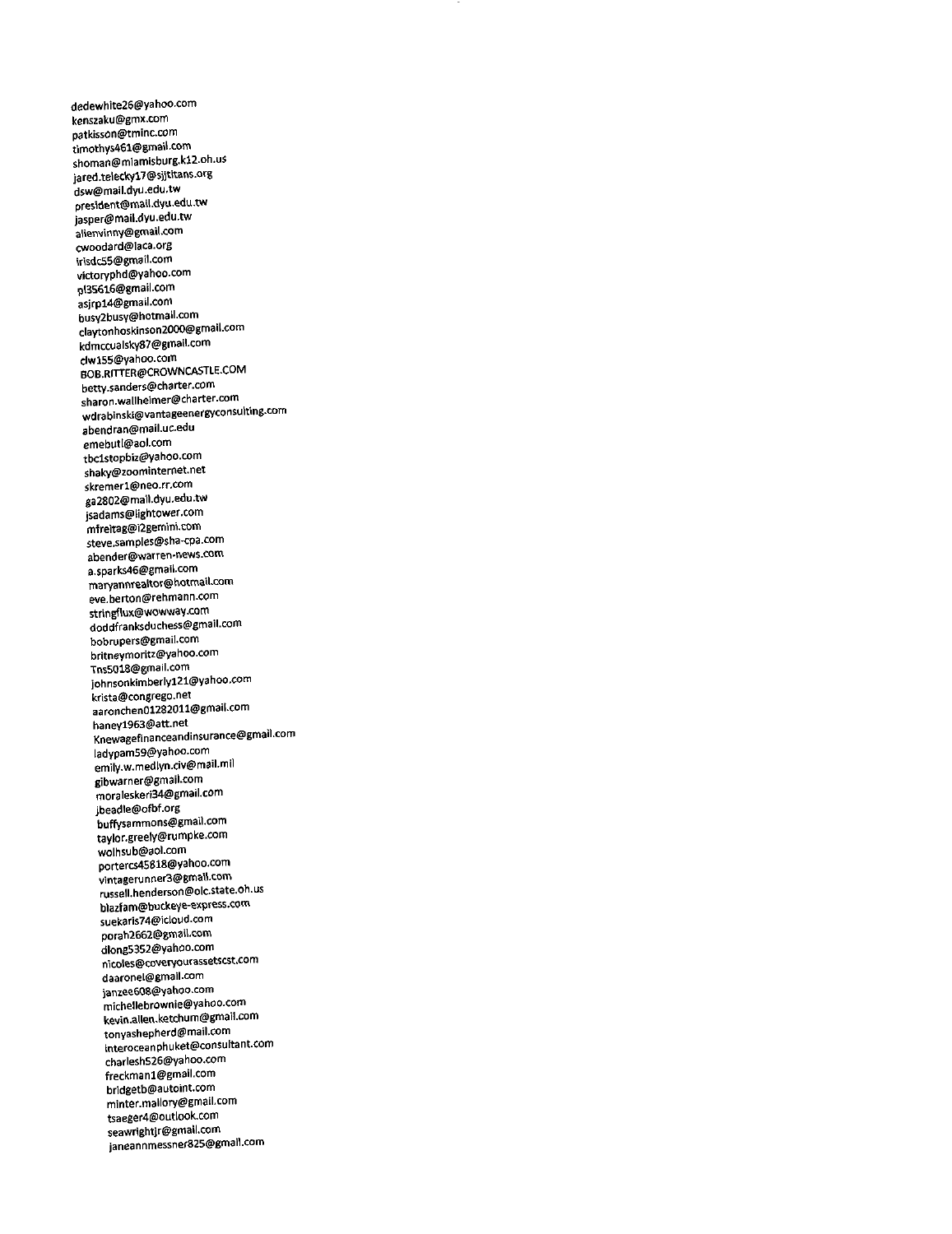marianne.townsend@puco.ohio.gov teresafalcone@outlook.com ribrownl@fuse.net matt.schilling@puco.ohio.gov rosiesfairy@att.net sarah.jantausch@governor.ohio.gov captain@consultant.com sweatnomore@yahoo.com byoder@utilitypipelineltd.com cmoore@springfieldohio.gov amy.walker@puco.ohio.gov leah.lehman@puco.ohio.gov michelle.green@puco.ohio.gov daniei.harrington@puco.ohio.gov jeffrey.jones@puco.ohio.gov 8404doc77@gmail.com rachel@avionenergy.com gail.thomas@clevelandmetroschools.org adawaher@genscape.com joesika@hotmail.com mrhoad@capitalenergyohio.com sydney.darton@gmail.com jim.dipaola@ravennatownship.com dan@protechsecurity.com igopp2010@vahoo.com barbara.ferrara@vertiba.com nancymealy@hotmail.com shawn@nelsongovernmentstrategies.com jrb71554@aol.com gipsonslssy4u28@aol.com dlynnmobley@aol.com majesticnmighty@yahoo.com jharris58@gmail.com aliciampaulus@gmail.com sdunfee@oh.hra.com feffa328@lcioud.com tom@sustainable-energy-services.com daniel.shields@occ.ohio.gov stephengoldwin@outlook.com fbergstrand@aepenergy.com ry.sanderson@franklintempleton.com sarah@bearenv.com nicolemills35@gmail.com reneel9822011@hotmail.com pcguy.athens.oh@gmail.com tlg.120772@gmail.com s.adebo@vikes.csuohio.edu 4gsitw2@fuse.net denise.fenton@aol.com fbow4376@gmall.com jjonesad@Yahoo.com dan@kellergrain.com rebeccalyons5959@gmail.com tasha\_heisel@hotmail.com jjc31220@gmail.com estebanpdg@ohiolatinotv.com amandamahlman80@gmail.com ericaleegreen@yahoo.com cgdiehl777@gmail.com mhajeir2@hotmail.com V wagner\_01@hotmail.com george@kellerbauer.com lizzconwaY@comcast.net mindy.cavln@dot.ohio.gov wjetter@deerpark-oh.gov plumaria33@aol.com info@fauchamber.org abrice@laborerslocal265.com rmbuck@att.net drosenberg@roadrunner.com lauraannemayer@aol.com kimk2@xavier.edu zakvatz@hotmail.com smkm121@hotmail.com amafks@atwell-group.com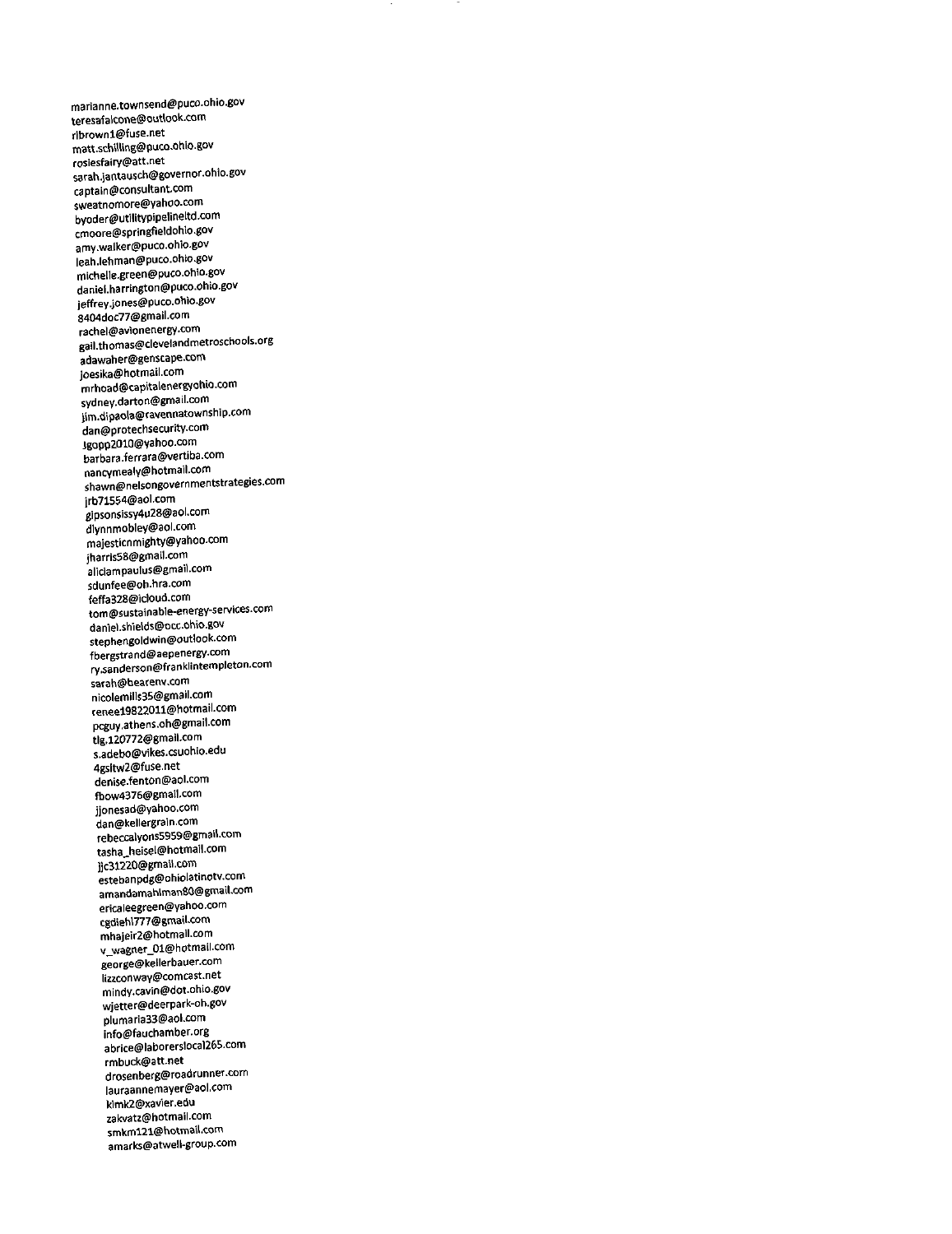martinredell@aol.com pjboat4155@nelsonvilletv.com nightwithbetina@yahoo.com slydogll07@yahoo.com shanequa.jones@puc.state.oh.us victor.pricop@odrc.state.oh.us garen.kremer@odrc.state.oh.us rwinegar@roadrunner.com lindsaycarola@aol.com ralph44905@hotmail.com barry.isaacs@isaacsinc.com ginaperkins60@gmail.com throwaway23112@gmail.com afbattle@sbcglobal.net johnnyaohio@gmail.com jena@kgcpc.com srowen@varol.com steve.delgado@verizon.com daniel.meldazis@inteliquent.com tpontious@team-meta.net jim.risk@statisticalenergy.com ohmall@vpofa.org ronekend@aoi.com jnking@ohioliving.org jamesgbrookshire333@gmail.com abuckmon30@gmail.com carollynjolah@yahoo.com michaelkines\$9@yahoo.com chrissycarvino@hotmail.com traceybarnwell37@gmail.com jenrbreediove@icioud.com satendrawebonline@hotmaii.com craig@cjwilsonlaw.com haloren@aol.com kristakaylewis@yahoo.com christopher.miller@icemiller.com klcrissinger@aep.com tauynar@gmail.com Carmella.Davidson-Barber@tax.state.oh.us mronline2016@att.net kimsheal2000@yahoo.com chrisi\_hagan@o!sd.us tmnicolosi@yahoo.com psb@kjk.com alexcopeland98@yahoo.com cploskunak@thomarios.com sallie\_s@sallieswholesale.com briarwood65-js@yahoo.com vnerren@globalsupplierdiverslty.com jenelepitts93@gmail.com banfill89@gmail.com lmarie.gardner@yahoo.com kelley.adams@gentiva.com rjfinke@hotmail.com rromito@porterwright.com angelacolumbusoh24@gmail.com daytengriffin@gmail.com kayers@firstenergycorp.com sadkins5@cinci.rr.com haymakertreeandlawn@yahoo.com manage@ameloinc.com paperclipl60@hotmail.com rvtforty@yahoo.com joannesortini@icloud.com jonathanrohr25@yahoo.com taycaine2017@gmail.com uuag2.0.org@opera.con jon.black87@yahoo.com lar7042@yahoo.com mvorabouth@ses4energy.com soa.cn@opera.cim defense.jp@opera.comm gobierno.gob.ni@opera.co C2009.g2009@gmail.com 2462779223@qq.com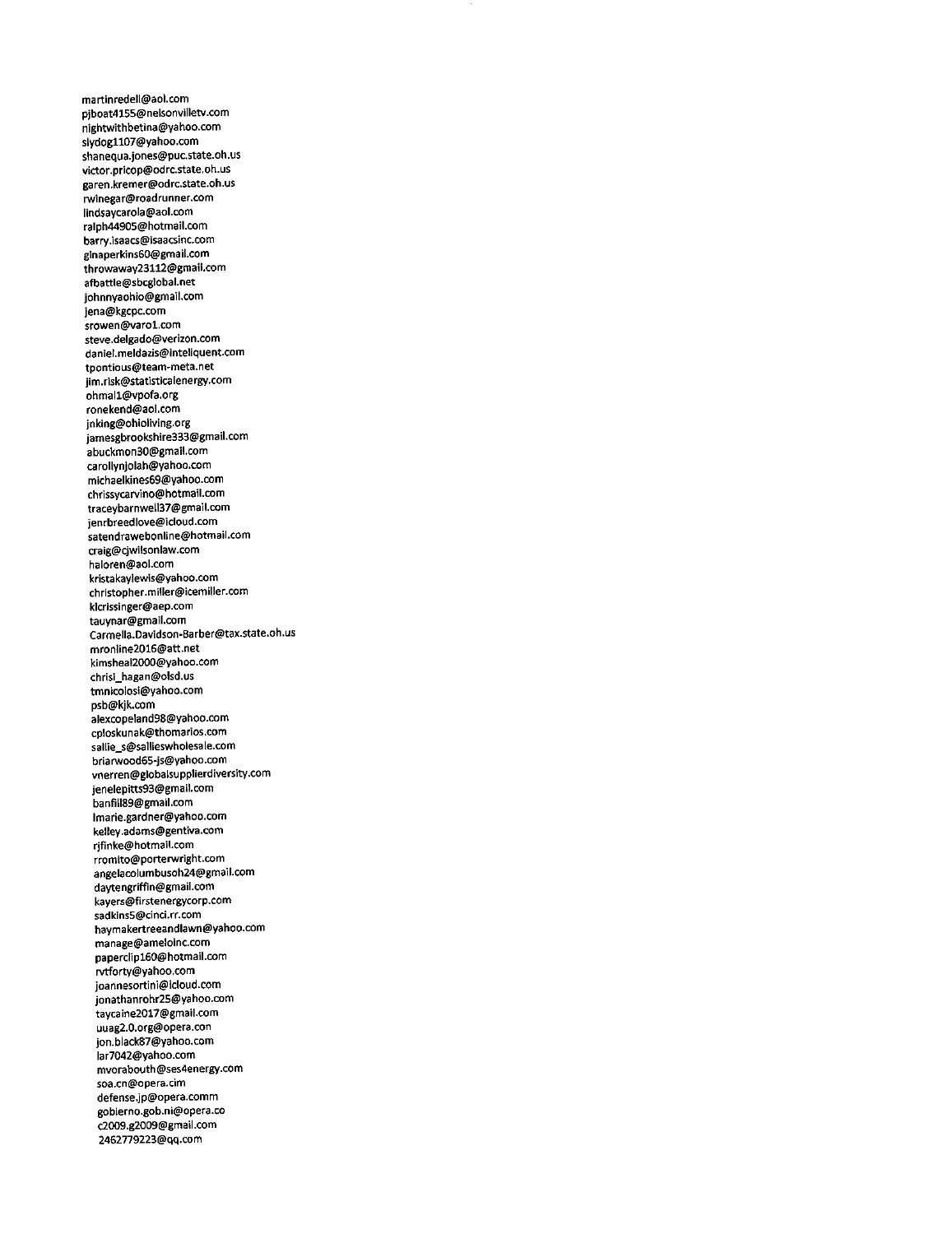Tcunningham@youngstownohio.gov lauren.augostini@puco.ohio.gov quallweld@aol.com susan.milter@development.ohio.gov indichopra@gmail.com marion\_otterness@att.net halanitan@juno.com ve4.0.com@opera.como w3c300..com@opera.com webfoundationlO..O.com@opera.com jbishop@unitedenergyservices.net stseng@graymont.com samykae@gmail.com raya2020@msn.com leighpauius@gmail.com gjurbanek@gmail.com mmoon2234@gmail.com Istrickland3016@gmail.com a007hotcakes@hotmail.com andrew.knapp@hamilton-co.org nayarit.mx@opera.co ms\_ronnie\_d@yahoo.com Linda.Pausch@com.state.oh.us falconfab58@yahoo.com godlistensadickl5@gmaii.com aprilmetcalfe210@gmail.com starrbrite8379@email.com earl073@centurytel.net Celia.B.Hashlamoun@dominionenergy.com bryanmirandal028@gmail.com michael.segura@blitzenergyco.com cha.cl@opera.opera.com behnamjoonl3@hotmail.com jdfisherl@aep.com rward8@gmail.com lamontdamon6466@gmail.com jessicabement23@gmail.com israel.e.bilancieri@gmail.com nsc.cn@operete.com typeavley@sbcglobal.net willi563@miamioh.edu rwinder@beneschlaw.com ion.blackwood@occ.ohio.gov dlmcquiller@yahoo.com gramaham@hotmail.com googl.com@opera.comn mlozich@securustechnologies.com constantinofigariperez@opera.coml justus3605@att.net queenzolia@yahoo.com trishagosepohlable@gmail.com slimdog8769@hotmail.com margiepetersman@gmail.com twaun23@yahoo.com lori.coy@ofcc.ohio.gov kendra\_bembrY@yahoo.com jnewberry@qenergysolutions.com wameyer3209@gmail.com jsburns@zoominternet.net mdmeapl977@gmail.com daviswlldlifecontrol@yahoo.com jkkelley@columbus.gov themrschristinamariebaker@yahoo.com mpalmisano@co.geauga.oh.us johnsteenbeek5588@gmail.com dogsareus2006@yahoo.com mfi.be@opera.con mike.mansour@puco.ohio.gov idacalloway@att.net gilizeek@att.net regulatory@genmobile.biz denisemarielee@yahoo.com erwin.sorilla41082@yahoo.com pstevens8479@gmail.com asia.brown4500@gmail.com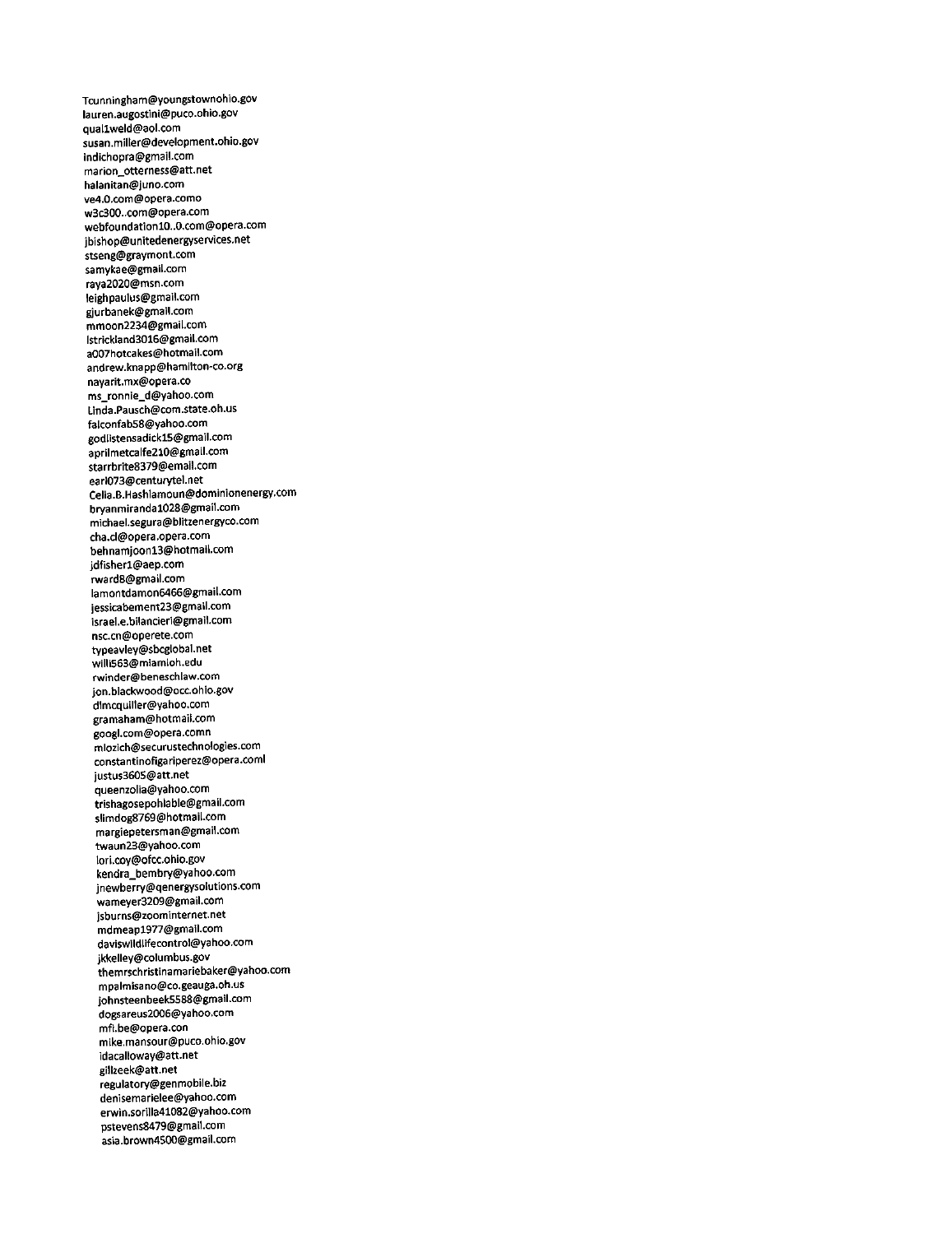karen.brooks@jfs.ohio.gov joe.moore@oberlin.edu sharioncamp@yahoo.com natalie.dalton.87@outlook.com plheim@yahoo.com pclopez@pathstone.org wholedanclan6@gmail.com carole.williamson@consolidated.com usstate08@gmail.com iilpearle@hotmail.com csdrake@aep.com figarinestor@outlook.com sherry.hillock@hotmail.com lmerlinj@aim.com jffsl486@gmail.com thepublicpeddler@gmail.com raewatkins32011@icloud.com daniel.alfasi@hotmail.com vladimy.josephS84@hotmail.com Mindy\_bline@yahoo.com barb\_siordia@bmc.com sex@mailinator.com cdbtric@icloud.com montde3@icloud.com mistereasep@gmail.com JAFURN1SS@YAH00.COM elizabethcole4745@yahoo.gov.com regulatory@combinedPublic.com jeffrey.allen2095@gmail.com news@wdlrradio.com bkinglst@gmail.com cindylang@outlook.com LESLIESCHEIDLER4@AOL.COM chris@whatisflyght.com connie.luck@charter.com donyell.gf@gmail.com smudge\_harper@yahoo.com spoiled792001@gmail.com wyattl533@gmail.com jbtravelerl@cs.com candygivens2090@gmaii.com dsa60508@cs.com shannonrose871@gmail.com bventiingvb04@ro5smedical.com shelly@seagatebenefitsadministrators.com agreathouse4@gmail.com ceo@isaacsinc.com lsdsanndiego93@gmail.com nextleveltruckrepair@outlook.com elizabethcole4547@yahoo.gov.com pdawgmeehan@yahoo.com ambrosia.logsdon@occ.ohio.gov msprow@cityofdefiance.com compliance@gsaudits.com wildslide6920.03@gmail.com iisadyson22@hotmail.com worthendonnelle@yahoo.com kennethkessler@sbcglobai.net shortbreadl07@gmail.com Motla@earthlink.net 20johnm@parkwayschoois.org ericb0517@gmail.com charles.ringwalt@charter.com gretchennicoll@icioud.com elizabethan@yahoo.gov.org princessmllal979@gmail.com militza.grady@puco.ohio.gov esthomasl986@gmail.com mbaier@examiner.org grimmanastasia@gmail.com grace8624@sbcglobal.net glojerml977@icloud.com kackmirdaspostfachvoll@gmx.de mapiegrove53@gmail.com elizabethan@yahoo.gov.com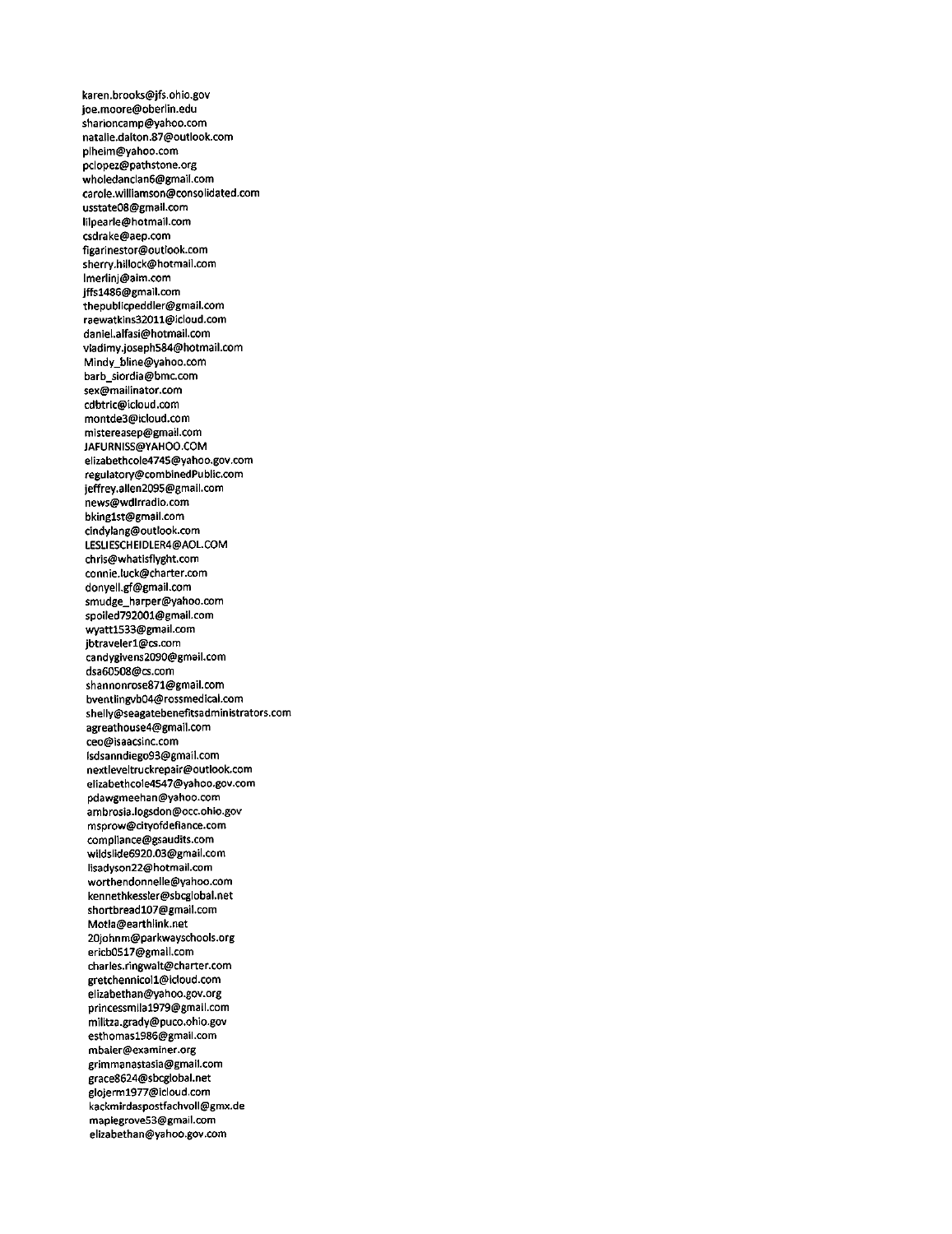rh2514@att.com sshort1110@columbus.k12.oh.us jr2762@att.com writeleahnoel@yahoo.com palobryan@aol.com puc.correspondence@crowncastle.com rawleighrogers1@shippingchamps.com heathergordonl978@gmail.com d.wingl619@gmail.com zakiussc@yahoo.gov.com dmesser3016@yahoo.com a.shavers478@gmail.com keithleydeirdrel8@gmail.com cathyannakers@yahoo.com j.p.johnston@csuohio.edu jfuchs@brackneyinc.com elizabethannblackwell58@yahoo.gov.aol scott.elisar@puco.ohio.gov angela.rice@students.post.edu Ajspeigle2309@gmail.com typhooncindy@icloud.com pastorgriffith@aol.com kekenstl@kent.edu cricketcms@gmail.com kristin.rothey@ohiosenate.gov nldjr2003@yahoo.com juiiov.medina@yahoo.com beckyp513@gmail.com ccblantonl@icloud.com mblumenthai@mcgiinchey.com maria.roberts@metronetinc.com rkeaug30@yahoo.com tkennedy@accuratestaffinginc.com vaguirre@ccregional.org maryrwilson8@gmail.com rabrams@bkd.com maxtiggerdogcat@icloud.com pennynick@frontier.com cassiedl220@gmail.com dawn.kelliher@windstream.com joe.segar@esco-tech.net tahaunahlyie@hotmail.com tammy.bugher@afit.edu cadktdcyn@aol.com tdaily@helplinedelmor.org kari@tmgtelecom.com mfleisher@dickinsonwright.com argentina.gob.ar@play.google.com.paraguay.gov.py.gov.co.peru.gob.pe.venezuela.gob.ve.gob.cl.gov.co.gub.uy.ecuador.gob.ee governo.it@tencent.com.esteri.lt,interno.gov.it.giustizia.it.difesa.it.esercito.difesa.it marina.difesa.it@vue.js.carabinieri.it.mef.gov.it.mise.gov.it.minambient.it.lavoro.gov.it lmbplusmm@gmail.com fdarr@mcneeslaw.com damont.gatewood@gmail.com gordongreenway@gmail.com dolan56768@yahoo.com rpiewacki@beneschlaw.com tscharenberg@cacfayettecounty.org karen.higgs@motorolasolutions.com monlca.franklin@a3consultingllc.com kirsyreyS2@gmail.com robin.l.sims@dominionenergy.com sagowitzvioletl981@gmail.com sherriel920@gmail.com itaiianl969@gmail.com india.gov.in@embarcadero.com.nic.in.meit.gov.in.data.gov.in.agriculture.gov.in.coal.gov.in.commerce.gov usa.gov@jigsaw.w3.org.com.europe.eu.gov.uk.australia.gov.au.gov.cn.government.ru.canada.ca.australia.gov.au.gov.za.gob.mx argentina.gob.ar@apps.apple.com.paraguay.gov.py.gov.co.peru.gob.pe.venezuela.gob.ve.gob.cl.gov.co.gub.uy.ecuador.gob.ee panama.gob.pa@atos.net.paraguay.gov.py.gob.cl.gub.uy.haiti.gouv.ht.jamaica.gov.jm.data.gov nicaragua.gob.ni@honduras.gob.hn.elsalvador.gob.sv.guatemala.gob.gt.cuba.gob.cu.beiize.bz.deepmind.com gov.pl@satcen.europe.eu.gov.sl.gov.ro.gov.bg.governo.it.gouvernment.fr.gov.ie.gov.sk.gov.ee.gov.me government.se@yahoo.com.government.no.government.nl.govemment.gr.government.dk.valtioneuvoste.fi.belgfum.be.malta.mt valitsus.ee@ch.ch.gov.me.montenegro.gov.me.latvia.gov.lv.mk.gov.vlada.sk.vlada.hr.vlada.lt.kmu.gov.ua juntadeandalucia.es@milmil.it.aragon.es.caib.es.castillalamancha.es.gencat.es.gobcan.es cantabria.es@react.js.jcyl.es.navarra.es.gva.es.juntaex.es.dgt.es

g.zrelak@sbcglobal.net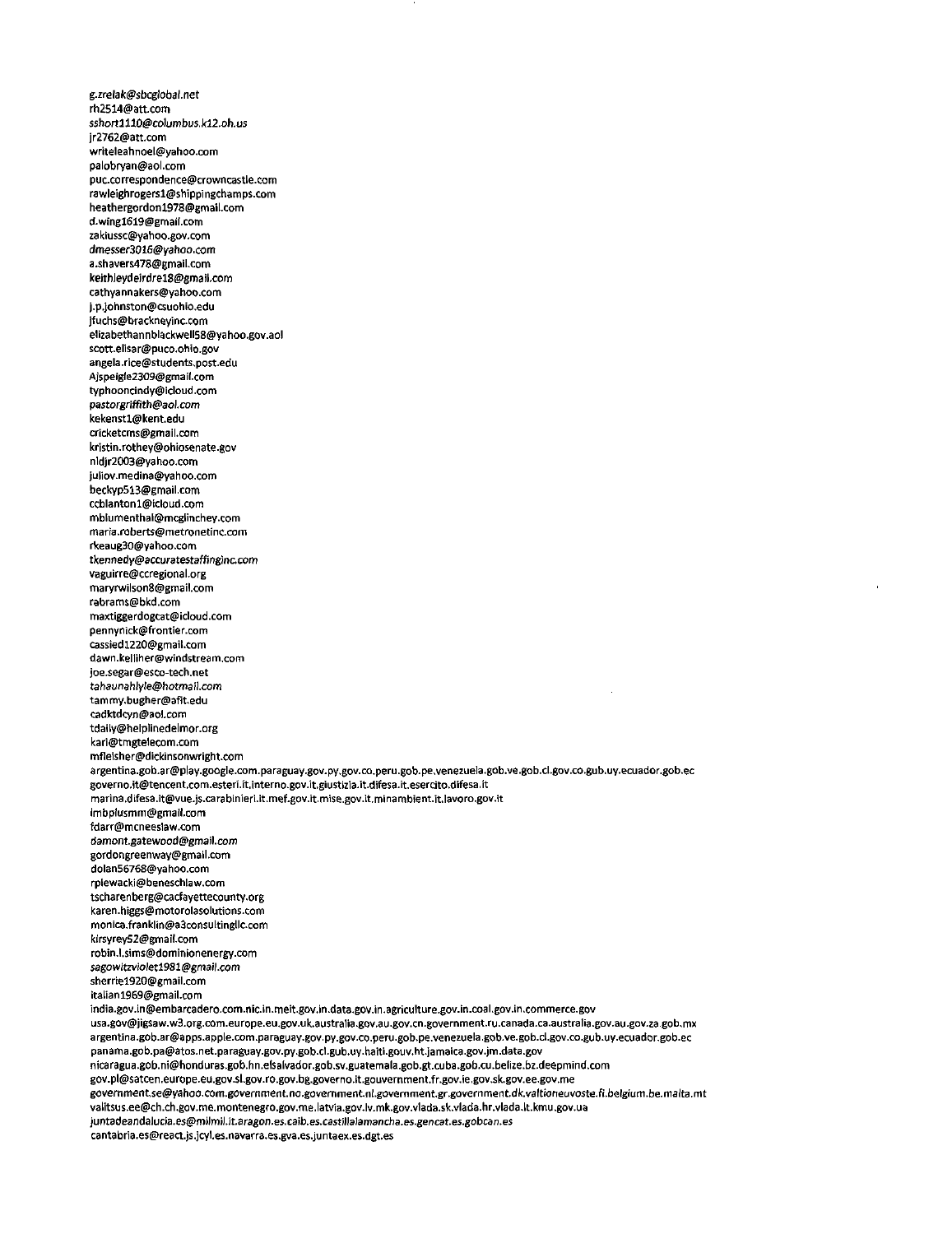galicia.gal@euskadi.eus.asturias.es.bolsamadrid.es.alfaromeo.com.play.google.com gouvernement.ga@lngs.infn.it.economie.gouv.ga.sante.gouv.ga.defence.gouv.ga.justice.gouv.ga.mines.gouv.ga.transports.gouv.ga tnali.gov.ml@support.nvidia.com.miic,gov.ml.sante.gov.nil.finances.gov.ml.education.gov.ml.bamako.gov.ml.belgium.be fama.mil@sicurezzanazionale.gov.it.mpfef.gov.ml.securite.gov.ml.dnemploi.gov.ml transport.gov.ml@home.infn.itdgmp.gov.ml.environment.gov.ml.data.gov.ml senegal.gouv.sn@data.gouv.sn.sante.gouv.sn.mittd.gouv.sn.environnement.gouv.sn.finances.gouv.sn defence.gouv.sn@support.hp.com.interieur.gouv.sn.travail.gouv.sn.fonctionpublique.gouv.sn.maer.gouv.sn gouv.ci@support.intel.com.mfp.gouv.ci.presidence.ci.mewrf.gouv.ci.mshp.d.sante.gouv.ci.finances.gouv.ci emploi.gouv.ci@aol.com.infrastructures.gouv.ci.diplomatie.gouv.ci.interieur.gouv.ci,defense.gouv.ci admin.ch@lenovo.com.ch.ch.eda.admin.ch.edi.admin.ch.ejpd,admln.ch ubs.admin.ch@pytorch.org.efd.admin.ch.wbf.admin.ch.ubek.admin.ch.okfn.org.egovernment.ch.opendata.swiss.chgemeinden.ch admin.ch@cines.fr.bk.admin.ch.edoeb.admin.ch.bar.admin.ch.deza.admin.ch.ch.ch bak.admin.ch@virgilio.it.meteosuisse.admin.ch.fsio.admin.ch.empa.ch.iestch.fedpol.admin.ch.sfao.admin.ch.efd.admin.ch arletheajames1@gmail.com developer.hpe.com@hpe.com.developer.nvidia.com.developer.ibm.com.developer.microsoft.com.developer.amd.com docs.unity3d.com@python.org.apache.org.azure.microsoft.com.cloud.google.com.support.oracle.com algeria.gov.dz@help.duckduckgo.com.mae.gov.dz.mjustice.gov.dz.mf.gov.dz.mem.gov.dz.mre.gov.dz m-education.gov.dz@baesystems.com.minagri.gov.dz.mtp.gov.dz.massn.gov.dz.salesforce.com mcrp.gov.dz@mfep.gov.dz.mtess.gov.dz.sante.gov.dz.mta.gov.dz amesserly@feecorpinc.com Ieroyj2242@gmail.com Iinttrap2008@gmail.com government.ru@tim.com.br.data.gov.ru.mcx.ru.mkrf.ru.mil.ru.mod.ru.minsvyaz.gov.ru.economy.gov.ru.edu.gov.ru heensgt@gmail.com agenas.gov.it@yahoo.com.enea.it.elettra.trieste.it.iit.it epcc.ed.ac.uk@egi.eu.aurora.anl.gov.titan.ornl.gov.gov.frontier.ornl.gov.theta.anl.gov.galileo.hpc.cineca.it.mira.anl.gov jay.brown2@duke-energy.com scottnelson567@yahoo.com elizabethcoleann268@yahoo.gov.com elizabethcole01281972@yahoo.gov.com lyons@carpenterlipps.com library.cern@w3cchina.org.library.web.cern.ch.cern.ch crc@socialworker.net tamicapetty@gmail.com bryan.p.hayes@gmail.com elizabethcolea88@yahoo.gov.com jasondonaldsonl984@gmail.com ash21\_0807@yahoo.com nussle@columbus.rr.com maura.mcclelland@puco.ohio.gov tkm@stevenslee.com jhodgkinsonl392@gmai1.com gta37@yahoo.com tlkidd@h0tm3il.com bahabnahaggagea@gmail.com rgurganus2983@gmail.com tllane723@gmail.com amandarskaggs86@gmail.com tlantor@fcclaw.com Iydiabutler37@gmail.com darksidenate@gmail.com emanu@yahoo.gov.com syh30026@zzrgg.com jamie@tiunterstonconsulting,com zlfrymier@aep.com amandacarpenter6S3@gmai1.com ashiey.mcnabb@star-llc.net elizabethanncoie@yahoo.gov.com sunden.dave@acd.net lottahogs@icloud.com rmvkr@columbus.rr.com tsko.dom@gmail.com texas@myglobalark.org kristin@uandiproducts.com popovic007@mts.rs charleyOwyatt@gmail.com rosieteelO@gmall.com catfischacres2006@gmail.com ronaldcallahan@yahoo.com ddcoreyl@gmail.com ddavis@coiohio.com iamsamurphy@yahoo.com stephen.butler@sterlingsolutions.com randolph.(i(mc.branciy@gmai(.com lcombs@fuse.net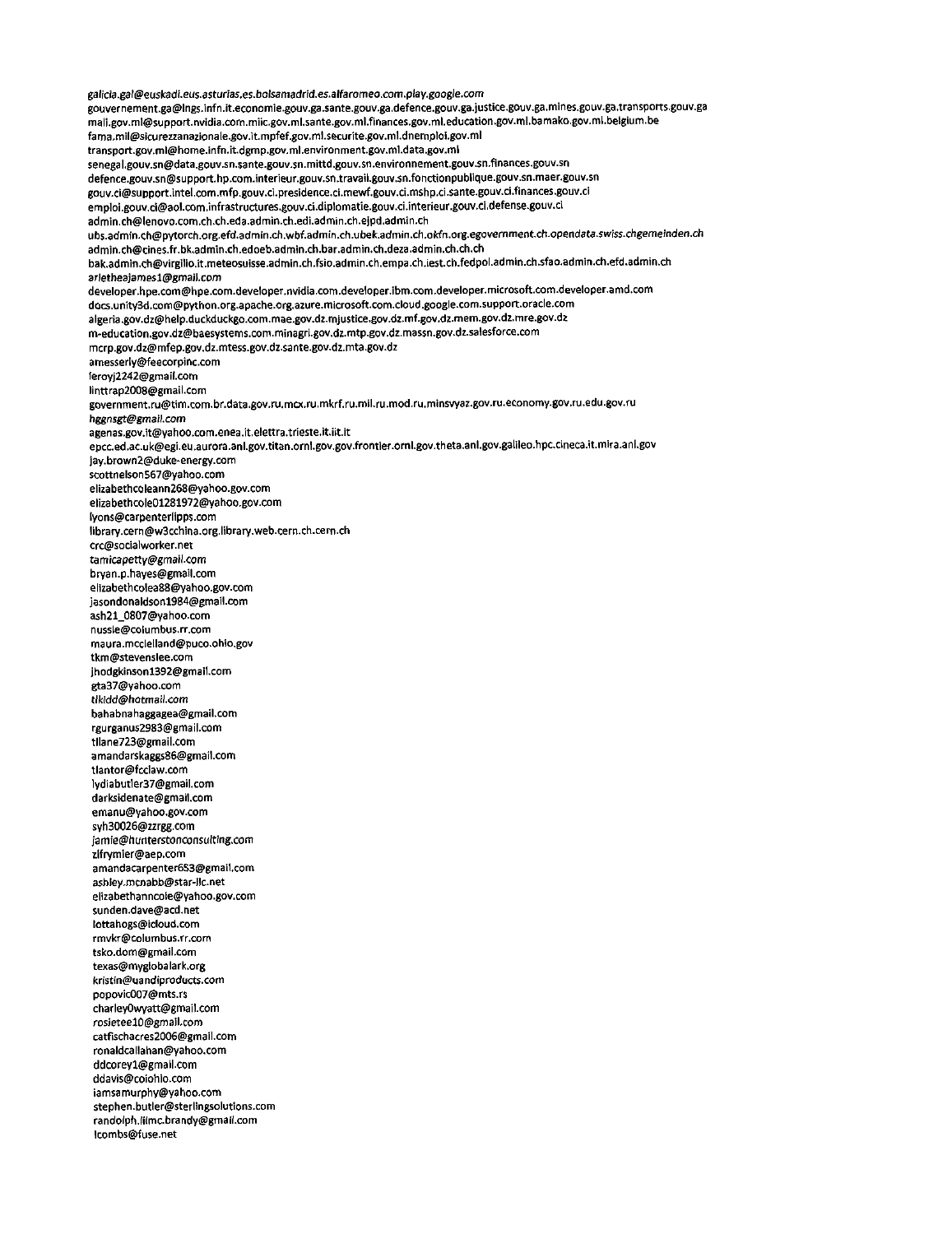jpemberton@sngco.com mjblohio@gmail.com greenpointbklynborn@gmail.com jwaltz@logancounty.coop jjasterbowski@out1ook.com MargieBeagle@gmail.com rebecca93961416@gmail.com brennersherry622@gmail.com sharonsturdy@yahoo.com sadehorne93@gmail.com thannig6@gmail.com fuchsr@cmcoh.org johnackison2@gmail.com abuse@yelp.com elizabethannblackwell58@yahoo.gov.com trixmentall257@gmail.com stghes01@gmail.com mylflyingzlrkaw@gmail.com dlgant@outlook.com fauliinn@sbcglobal.net ddayfenton@gmail.com weppler58@yahoo.com spotz99@yahoo.com charmar937@gmail.com reneedustymaag@gmail.com ashley.gibsonl991@yahoo.com realroad3388@gmail.com mreno@chpk.com khrystalcombs9313@gmail.com fefemarie711@gmail.com rachiel23123123@gmail.com 77coddington@gmail.com schafferswife77@gmail.com akmander990@gmail.com tolland64@outlook.com rubylong976@outlook.com heathertirey.21@gmall.com rgaines@cul.org schneidera472@gmail.com marybethel83@yahoo.com pattyliegll004@gmail.com graeven81@gmail.com nobiel.true2@gmail.com johndarife@gmail.com lakel8@ao1.com andrew.fuquasr@gmail.com chocogall002@gmail.com tomraysmithl980@gmail.com penguinslive@yahoo.com ubwitti@msn.com bidwisman2@yahoo.com christals25@yahoo.com cshields01@yahoo.com jfallenl0@gmai1.com chooselife8388@gmail.com toasttheghost.126@gmail.com emaly.littlefleld@gmail.com wthbschriberl382@gmail.com erinlesliegoodrich@gmail.com warnecke2@aol.com jamesvonhabsburg@icloud.com CSVANFOSSEN@LIVE.COM ingridcreel55@gmail.com happyhomefoundation3@gmail.com dgregory399@gmail.com redrob30@gmail.com shelshie04@yahoo.com joeo@aspenenergy.com schernoff@fcclaw.com septemberlynn36@gmail.com adam.morad@gmail.com deah939@icloud.com dsullivan@murphytractor.com abshaffer@firstenergycorp.com cfhar1ey2282@yahoo.com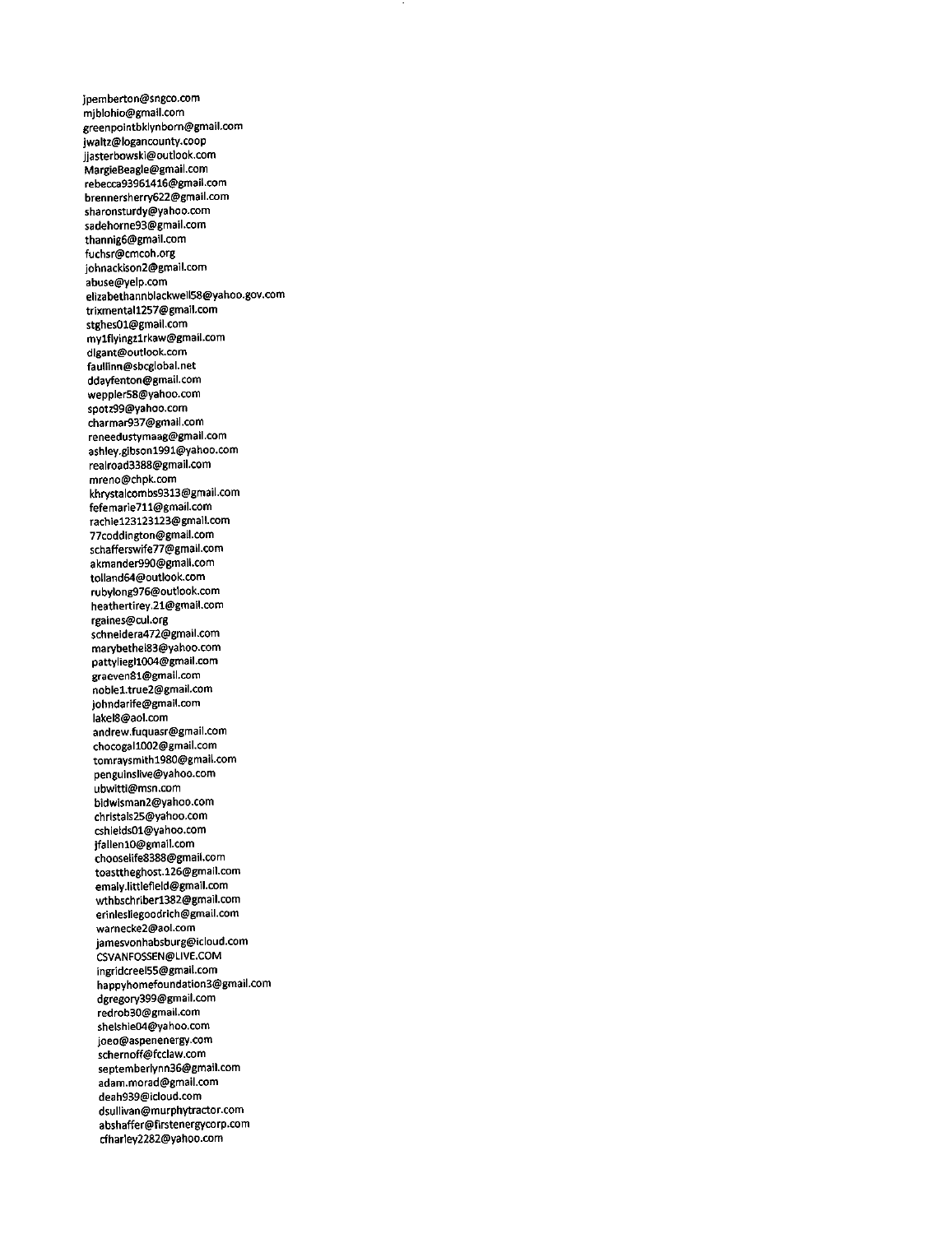4024943@messaging.sprintpcs.com downing@southcentralpower.com gagal2943@gmail.com sscoggin77@yahoo.com mnangusl@gmail.com natashanbl23@outlook.com rod.rhymer@yahoo.com payne2991@att.net Strumanl9@gmail.com mroberts@dlz.com jenulangel@ymaii.com cstevens@ambt.net Completelabdrugtest@gmail.com sih71315@gmail.com merrijo@gmail.com donnaburdl@gmaii.com carina.woodham@appsmart.com rita@highroadtowing.com prandilion@live.com mrdsql@aol.com maceycastrol@gmail.com colemanchris7777@hotmail.com rgfields420@gmaii.com yash.chitneni@gmail.com staceyscoggin@gmaii.com mdunbar2005@hotmail.com jessejustice2020@gmai1.com shellbiz53@gmaii.com krystalc5125@gmail.com matt071980@gmail.com adilnebeard006@gmail.com kadinpitzer31@gmail.com sidderslucas78@gmail.com m0nt3y@gmail.com beccacschmidt@gmail.com james.larkins@gmail.com toniburrusl@hotmail.com sunshine.roses.liIacs@gmail.com floydalexander35@gmail.com cbusgov@notjohnstamos.com faustamanda98@gmai1.com krisiowerv9@gmail.com marjan-kozovski@hotmaii.com haiey9222@gmail.com jdarios0001@mymail.lausd.net Ezeno3343@aol.com stonesales@safecommail.com ferdinandsenjodi6@gmail.com toniehii191390@icioud.com monkkatie2@gmaii.com wayfarerfla@yahoo.com kgrosserau2017@gmaii.com stevenstameika@gmail.com bettypittman21@yahoo.com Roundtreetowing@yahoo.com chogan001@woh.rr.com tsmth25@gmaii.com Rinneyastarr@gmail.com catandwillie@gmail.com iuvbnamommii@gmail.com kbrunner76@ic1oud.com margieddl23@gmaii.com justin.smith@tax.state.oh.us mark@transportking.com deb0r3hsprecker@gmaii.com parisandparis82@gmaii.com mkhandzei@yahoo.com keeiie@mvcap.com megangudger@gmail.com arocwasmuth89@gmaii.com Chwer@yahoo.com sarahmacleodpvp@gmail.com rungozimusoni@gmail.com krishnajames@gmaii.com rhone880@gmail.com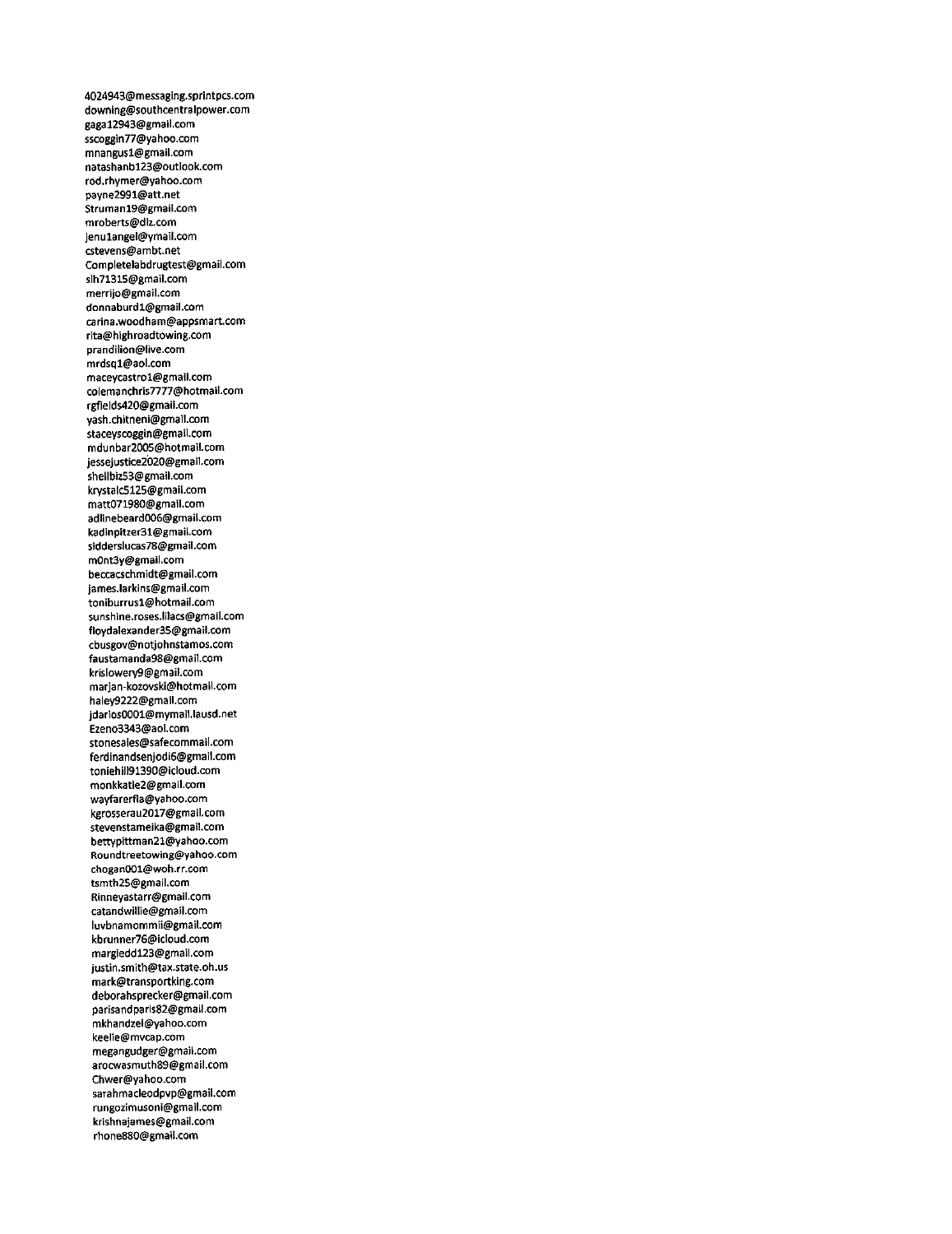smbecker1964@gmail.com bridgethumphrey07@gmail.com nforzetting@gmail.com Iw230373ky@gmail.com Mcwatson7820@gmail.com crp.parker@gmail.com frank.vennetti@meanderwater.oh.gov frannyparis@gmail.com danielcrited@gmail.com iarzspeeIman97@hotmail.com lmanske@ussignal.com tonysalman@live.com gindzl@yahoo.com stephenhendershotl950@gmaii.com pribabey3232@icloud.com cledocumenters@gmail.com mt64509@gmaii.com hchristian@att.net sejehl980@gmail.com abbigailkeaton21@gmail.com hershal.bhave@gmail.com jermpiritu@hotmail.com charieswismer@gmail.com morgacj2004@yahoo.com jorgitoelpaisal7@hotmail.com millworkusa51@gmail.com chari.e.swismer@gmaii.com hershaJ.b.have@gmai).com ch.a.rieswismer@gmail.com amc2sweet@gmaii.com arty6406@icloud.com courtneychristie08@gmail.com 0206myride@gmail.com amydugginsl025@gmail.com barronsusan33@gmail.com carmenkennedy02@gmail.com clemsontowing@gmaii.com clintonOlbush@gmail.com dawonmickensl2@gmail.com dennisprentice26@gmaii.com figarinestor@gmail.com grayjamie766@gmail.com hahmerr23@gmall.com jeannieb7l993@gmaii.com jennlusnek@gmail.com lemonfreezel23456789@gmail.com nnbcentral@gmail.com nrevant@gmail.com sdwatson01@gmail.com shirleyphelps42@gmail.com tashino280@gmail.com uitenhamtina@gmai1.com wproemm@gmail.com 32mlchellewatson@gmail.com adickerson318@gmaii.com ajmorgan000@gmaii.com aleasefleming@gmail.com batshitcrazy8423@gmail.com charris073108@gmail.com councilmommy@gmail.com innfahr@gmail.com jenpeace44@gmail.com kbatesll.kb@gmail.com 1auralfogleman@gmail.com lowandawashburn93@gmail.com marmort21@gmail.com matthew.miller.999s@gmail.com mdesmarais7318@gmail.com neskewll06@gmail.com patience.rush@gmail.com rainbowsbutterfliesl@gmail.com salkamanka@gmail.com scottsexy57@gmail.com tammywade53@gmail.com thatmommy922@gmail.com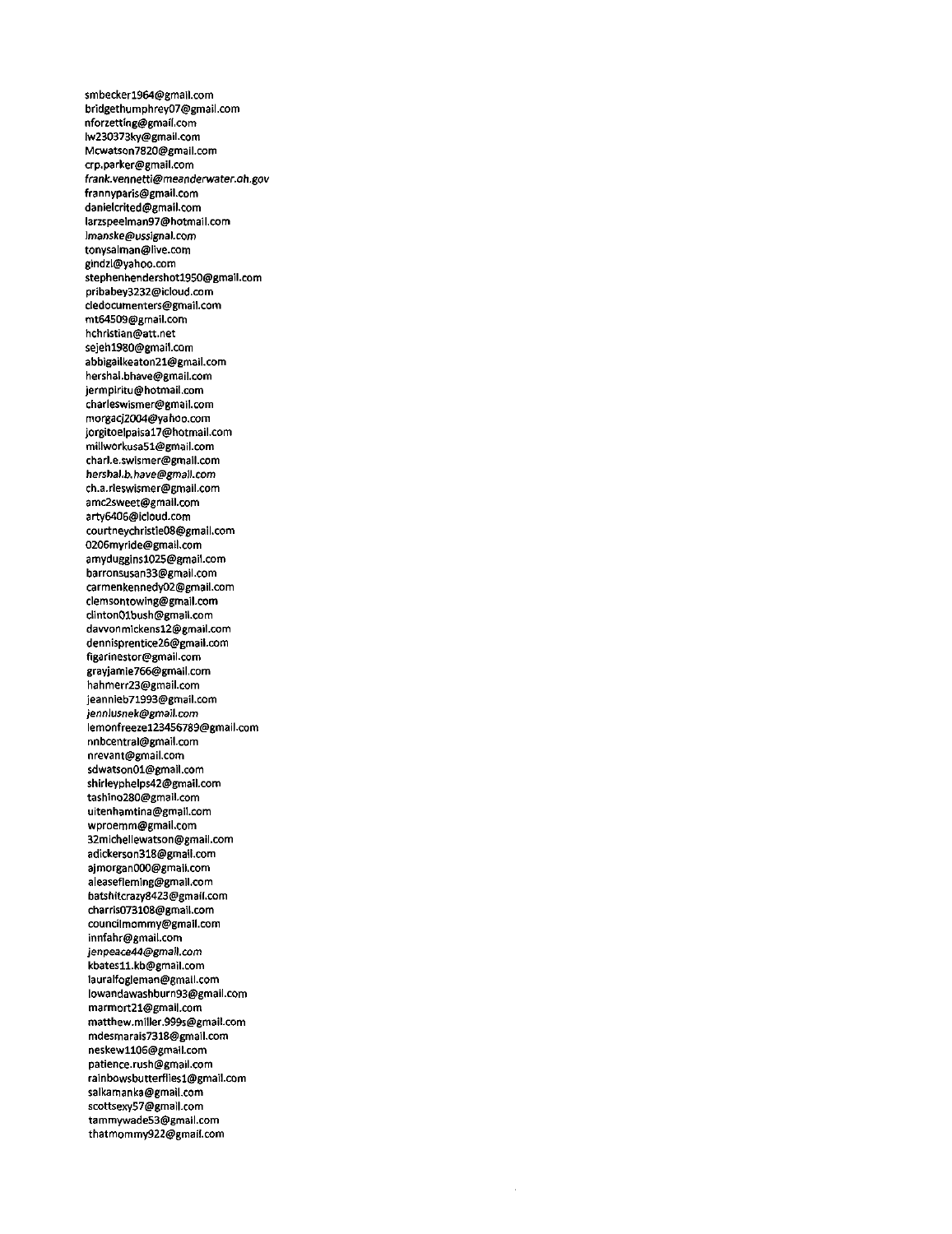webjaf.love@gmail.com asjrajan21@gmail.com billyladd777@gmail.com brock4599@gmail.com brutt5588@gmail.com ccoochl2l5@gmail.com cousartmisha@gmail.com degraaff@gmail.com dunawayida@gmail.com enb2112@gmail.com esveel7@gmail.com gcelm55@gmail.com haypip27@gmail.com hersh.a.lbhave@gmail.com j.a.scaimato@gmail.com jessica614830@gmail.com jisier6@gmail.com josephineelizabeth2000@gmail.com kilo0514@gmail.com liaram77@gmail.com lisa.7006.lc@gmail.com minionworld259@gmail.com petersonrichard607@gmail.com poole.joshuam@gmail.com rachrosenau80@gmail.com rbarciz.attorney@gmaii.com robbfosteriii@gmail.com sgjll2277cd@gmail.com tylercoffman03@gmail.com wlcexpresstransportation@gmail.com aawilliams.army@gmail.com demarkt2@gmail.com franks.stevenl@gmail.com galaxytransport9@gmail.com harliefthomasjr@gmail.com helms587756@gmail.com josephkudryk@gmaii.com justinbrinkley@gmail.com kj20187371@gmail.com luvmybabies9814@gmaii.com marilyntapealava1124@gmail.com mdunbar513@gmail.com melissaisabeautygirl@gmail.com mirandabruntyl022@gmall.com r.timothysmail36@gmail.com shermanll57@gmail.com tamlkemp22@gmall.com taushyiablessed@gmail.com 14elise.hrach@gmail.com amara.j.rhodes@gmaif.com angelaewebster2011@gmail.com as8385930866@gmail.com bruttsteenbeek@gmail.com cvijeta.g.2015@gmail.com drterrellesq@gmai1.com guediedo.jodimant91@gmaII.com jaminpayneO@gmail.com jland388@gmail.com joules0101@gmaii.com kbashl985@gmail.com kzmcherry77@gmail.com natehottie25@gmai1.com realjoefew@gmail.com sweetheart0216@gmail.com toptest2012@gmai1.com vianna.yannekis@gmaii.com 5588brutt@gmall.com amygerhart905@gmail.com bhites83@gmail.com brandonthemanl990@gmail.com briankhangal@gmail.com circemac85@gmail.com darleneclementsmckinney@gmail.com dwbmsl3@gmaii.com etienne.freddy@gmail.com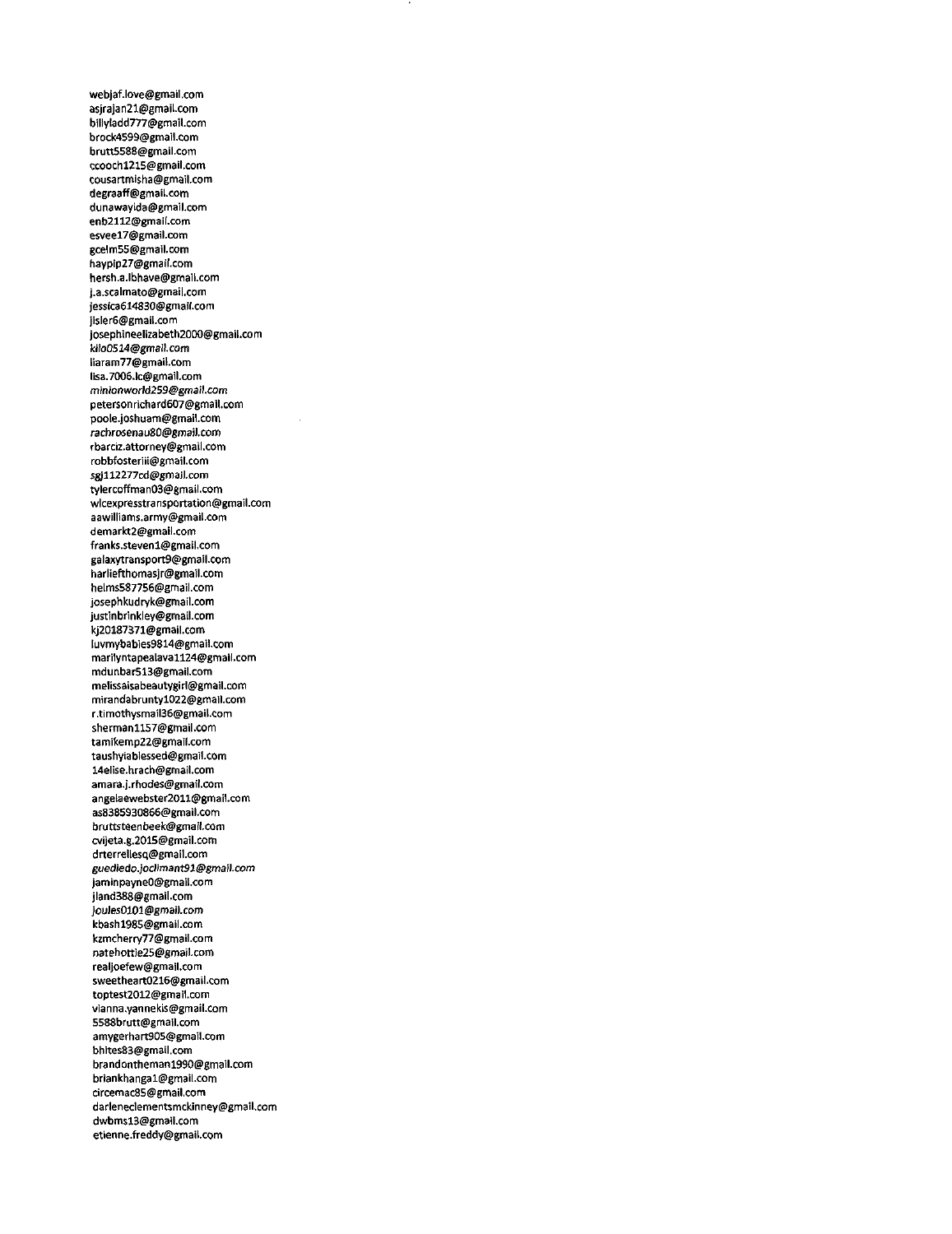gchristopher727@gmail.com *gloriajim2005@gmail.com* miller.justin45@gmail.com olddutchhops@gmail.com rh612925@gmail.com samantha.compton.03.sc@gmail.com samlawrenceenergy@gmail.com tay2773@gmail.com wwilding@gmail.com 11carrie.s@gmail.com 36watsonm@gmail.com alysson.franklin@gmail.com amyjarman69@gmail.com angie71720@gmail.com bl400ex@gmail.com brandiejlll5@gmail.com catamarfree@gmail.com cmcnearney2@gmail.com davisutilities.ohio@gmail.com dimitrimechanical@gmail.com dnsberens@gmail.com doddfranksinc@gmail.com ebeebe758@gmail.com ftusoon@gmail.com gar1andfamilyl988@gmail.com heather.angelbeck@gmal(.com jack.char.b1anton@gmaii.com jonas.timm.72@gmail.com kristindi5antis2017@gmail.com iache1leduncan50@gmail.com Iatashaeverett43@gmail.com m.l.smith2652@gmail.com michelienwatson5@gmaii.com miyashajohnson@gmail.com penyatajohn@gmai1.com rkethe1@gmaii.com rustygaver@gmaii.com stephaniejmoorel2@gmail.com trentonhighiey4@gmaii.com truittfoundations@gmail.com vickychalfant77@gmaii.com alenaann72@gmaii.com amie.tackett@gmail.com amrobinson4394@gmail.com bcdoner@gmaii.com carteriori2021@gmail.com coieeli2abethann@gmail.com doddfranksfitzgerrard@gmaii.com duniyo40@gmaii.com get2it2got2it@gmaii.com hershaib.have@gmail.com hershalbhave@gmail.com jes5icadanieisl979@gmai1.com josedennysl4@gmai1.com laurakathertoni@gmaii.com Izi1lich@gmaii.com mimicatl957@gmaii.com mvargoO@gmaii.com ohiohealthcaremaster@gmai1.com peggym2011@gmail.com prayistaybiessed@gmaii.com qscott6813@gmail.com riykku.chan@gmai1.com sdmadd@gmail.com shawnajefferson27@gmaiJ.com sladezaydin@gmaii.com s1imgoodie749714@gmaii.com stouteileen1@gmail.com tbear823@gmail.com timebomb58.tt@gmail.com tinotime361@gmai1.com wa03003638000@gmail.com yuehuawu99@gmail.com shaneaustincorp@gmai1.com wgrumme888@gmai1.com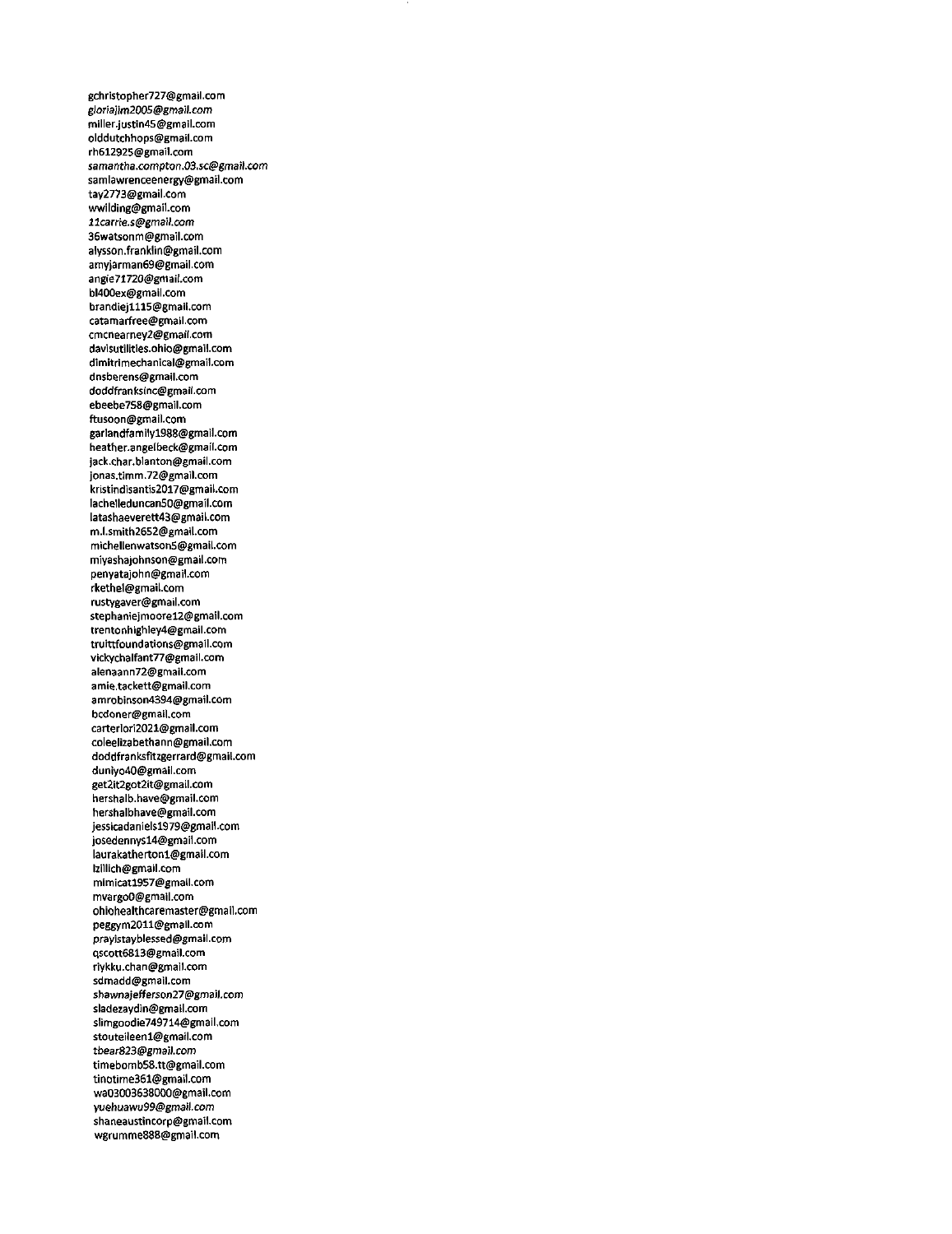dwwave@gmaii.com fdarr2019@gmail.com paulahulingl967@gmail.com bridgett.johns.87@gmail.com brandonsboo2021@outlook.com efottechatty@gmail.com jbullivant@energyharbor.com agsam@msn.com awhal5@aoi.com dondyabla@gmail.com bomstylist@yahoo.com Iane49117@gmail.com albrightbreanna@gmail.com brea.davis.102613@gmail.com therealestmila20@icloud.com mlong@tjpropane.com jstrimei@cgi-internationai.com sandy@repubiicmills.com trkl36@yahoo.com dmosowski@hotmail.com sarahiynnwiisonl982@gmail.com shawn@kasychgroup.com iakishacarmichaeil@gmail.com andrealdejesus@gmail.com jimmy@spdunn.com annaleigh829@yahoo.com treich@climb2glory.com mbrgl288@gmail.com Iesliejbirdl981@gmail.com awatt93@gmaii.com JohncunnighamO@gmail.com craftyfred2020@outiook.com jolene.price@hoteiequities.com jcworksl989@gmail.com andreabrink@zoomtown.com roger.kapes@gmaii.com mreich@hudson.oh.us emcdcnewark@gmaii.com deathbecomesher823@gmail.com ianjames966@gmaii.com afugate04@icloud.com marshagrams44@gmaii.com hannah@seohioport.com conleyjenn78@gmaii.com Ietsshine2100@gmail.com info@auroraacademy-ohio.com autumnbrookechandler@gmaii.com vjcriner@gmail.com kyle@aiphanewsmn.com heaton.johnny98@gmaii.com iopez5051414@gmaii.com Briansnl985@gmail.com bjohnson@blackrockres.com staceyfall@gmaii.com gardenlady360@gmail.com maril02234@aoi.com tmiller2022@roadrunner.com kailahgta2020@gmail.com cassanmybabys34@idoud.com melaniew77@outlook.com Mslovemovies@gmail.com eiise@capitoiedgeco.com simpssl5@gmaii.com debtomaszewski@yahoo.com cwertz@veronetworks.com kmackay32@yahoo.com ericbaioun34@gmaii.com dirtywaiter@hotmail.com nightowis8888@gmaii.com citymanager@greenfieldohio.net nmchad@yahoo.com Nmcsncrlcpbc@aoi.com jeroldjones216@gmail.com elizabethannecole@yahoo.gov.dol johnlustig40@gmaii.com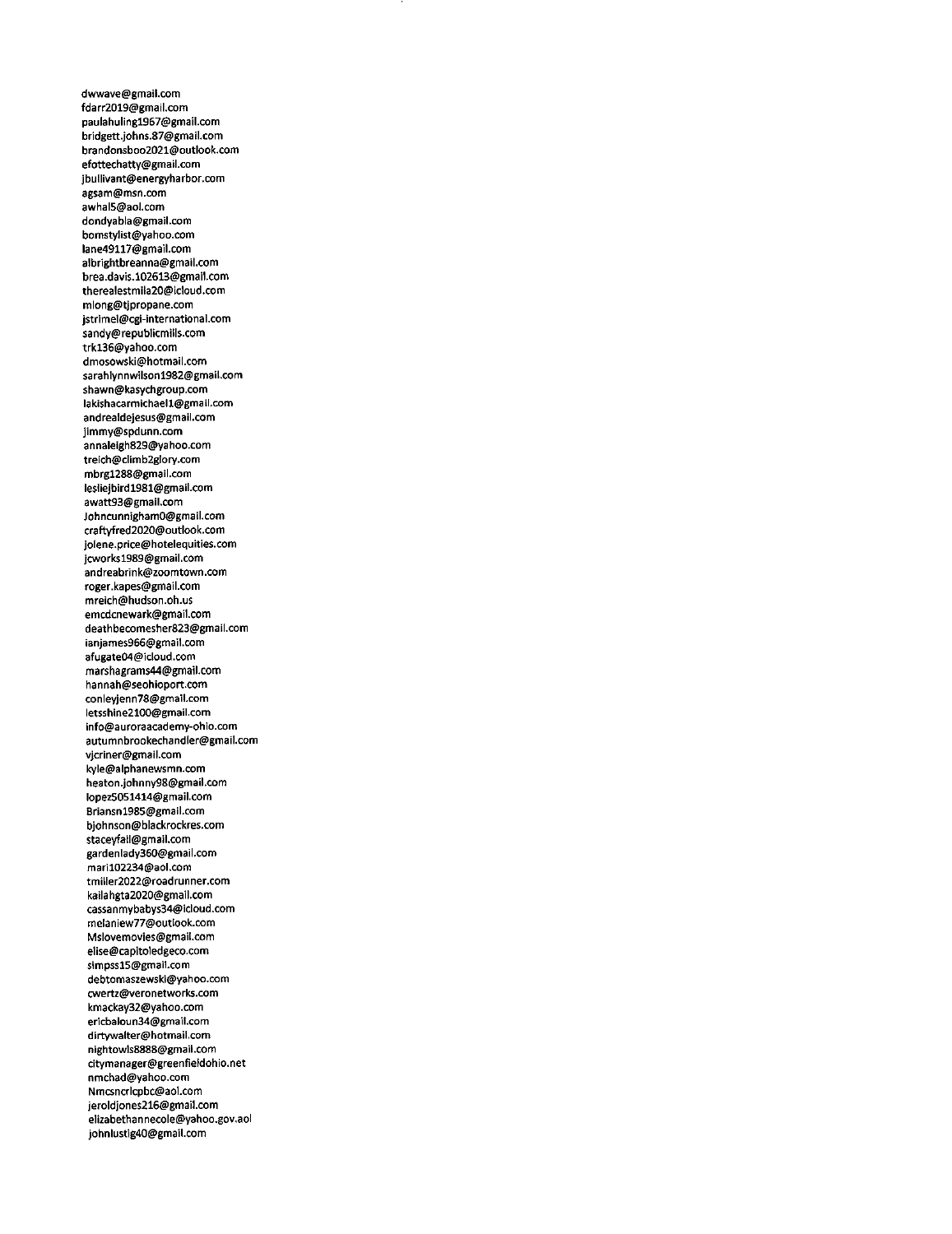kaylareneesix@gmail.com ritacisco79@gmail.com ed.jones3rd@gmail.com nestlyk@gmail.com milly655@hotmail.com jcerni@cerni.com michaeletingoff@gmail.com oeiinaa122104@gmail.com<br>rjordan@jordanassoc.com glpetrucci@vorys.com susanrkl@yahoo.com Htina33@gmail.com mbehlke@yahoo.com richpines@gmail.com akemp@inteserra.com hagawendy@gmail.com heavyg909@yahoo.com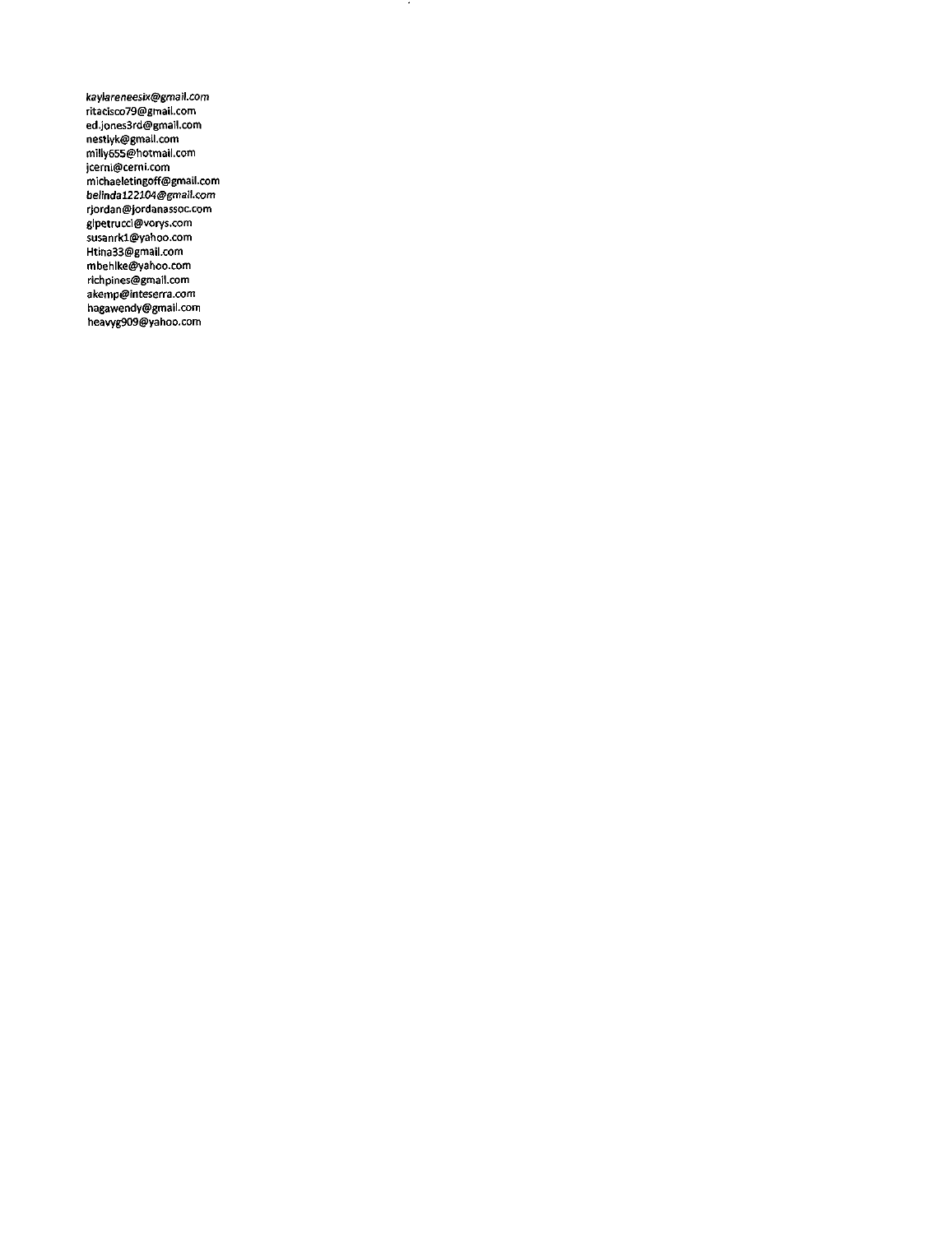# **Ryan, Debbie**

**From:** Sent: Subject: Puco Docketing Friday, April 16, 2021 12:44 PM NOTICE OF FILING in Case No. 13-0710-TP-UNC



NOTICE OF FILING Docketing Division (614) 466-4095

Case<br>number 13-0710-TP-UNC

IN THE MATTER OF THE COLLECTION AND SUBMISSION OF Case title STUDY AREA BOUNDARIES OF INCUMBENT LOCAL EXCHANGE CARRIERS TO THE FEDERAL COMMUNICATIONS COMMISSION

<sub>Document</sub> Attorney Examiner Entry instructing incumbent local exchange carriers to ocument file study area boundary data for FCC compliance

URL http://dis.puc.state.oh.us/TiffToPDf/A1001001A21D16B20313C02535.pdf

 $\textbf{Chio} \mid \textbf{Fubic Utilities}_{\textbf{Commission}}$ 

STAY CONNECTED: **FD** in **G** 

SUBSCRIBER SERVICES; Manage Preferences <sup>|</sup> Unsubscribe <sup>|</sup> Help

CAUTION: This is an external email and may not be safe, (f the email looks suspicious, please do not click links or open attachments and forward the email to csc@ohio.gov or click the Phish Alert Button if available.